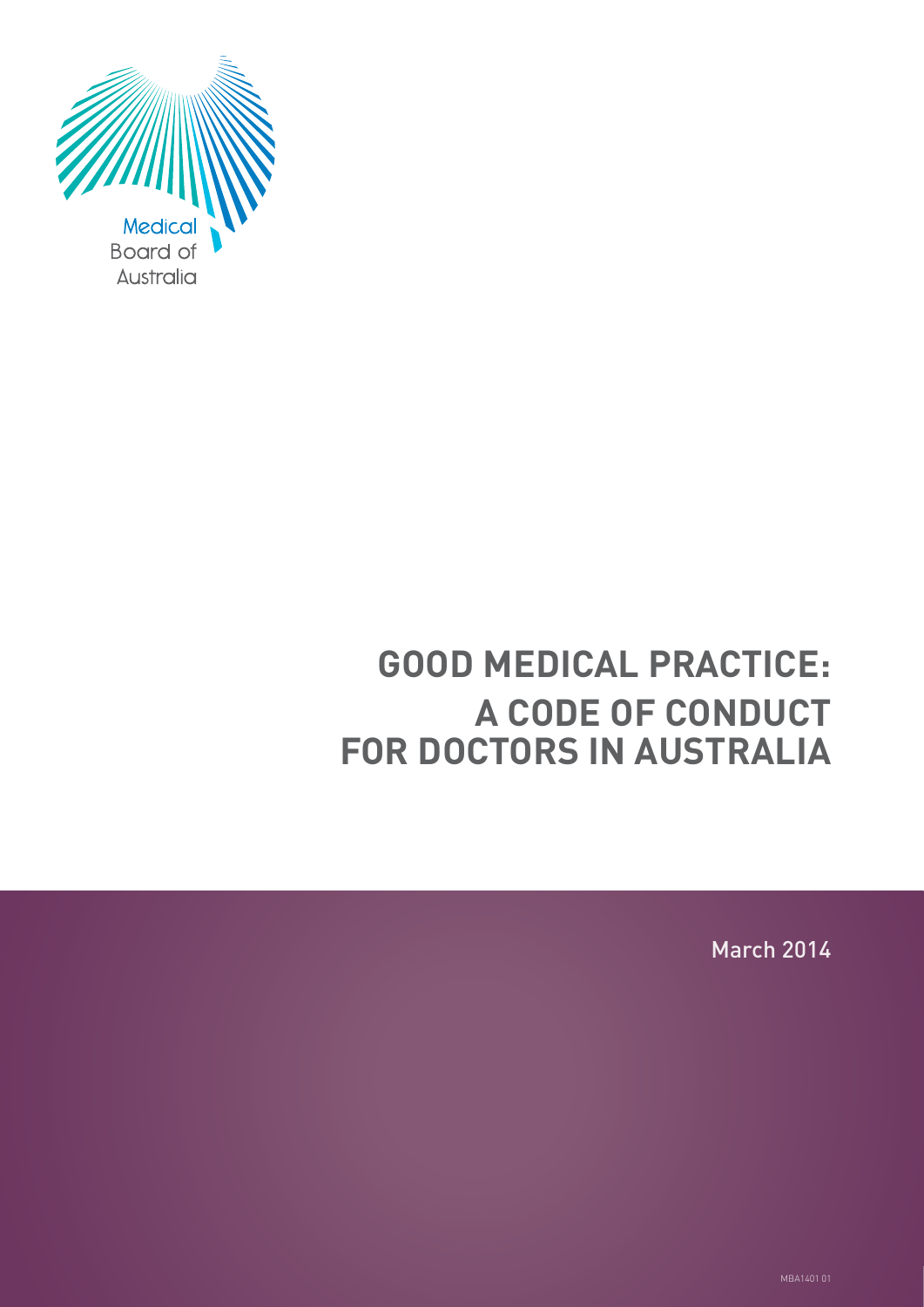# **Contents**

| 1              |               | About this code                                 | 4  |
|----------------|---------------|-------------------------------------------------|----|
|                | 1.1           | Purpose of the code                             | 4  |
|                | $1.2^{\circ}$ | Use of the code                                 | 4  |
|                | $1.3 -$       | What the code does not do                       | 4  |
|                | 1.4           | Professional values and qualities<br>of doctors | 5  |
|                | 1.5           | Australia and Australian medicine               | 5  |
|                | 1.6           | Substitute decision-makers                      | 5  |
| $\overline{2}$ |               | Providing good care                             | 6  |
|                | 2.1           | Introduction                                    | 6  |
|                | 2.2           | Good patient care                               | 6  |
|                | 2.3           | Shared decision-making                          | 6  |
|                | 2.4           | Decisions about access to medical care          | 6  |
|                | 2.5           | Treatment in emergencies                        | 7  |
| 3              |               | <b>Working with patients</b>                    | 8  |
|                | 3.1           | Introduction                                    | 8  |
|                | 3.2           | Doctor-patient partnership                      | 8  |
|                | 3.3           | Effective communication                         | 8  |
|                | 3.4           | Confidentiality and privacy                     | 8  |
|                | 3.5           | Informed consent                                | 9  |
|                | 3.6           | Children and young people                       | 9  |
|                | 3.7           | Culturally safe and sensitive practice          | 9  |
|                | 3.8           | Patients who may have additional needs          | 10 |
|                | 3.9           | Relatives, carers and partners                  | 10 |
|                | 3.10          | Adverse events                                  | 10 |

|   | 3.11 | When a complaint is made                                             | 10 |
|---|------|----------------------------------------------------------------------|----|
|   | 3.12 | End-of-life care                                                     | 11 |
|   | 3.13 | Ending a professional relationship                                   | 11 |
|   | 3.14 | Personal relationships                                               | 11 |
|   | 3.15 | Closing or relocating your practice                                  | 12 |
| 4 |      | Working with other healthcare professionals                          | 13 |
|   | 4.1  | Introduction                                                         | 13 |
|   | 4.2  | Respect for medical colleagues and other<br>healthcare professionals | 13 |
|   | 4.3  | Delegation, referral and handover                                    | 13 |
|   | 4.4  | Teamwork                                                             | 13 |
|   | 4.5  | Coordinating care with other doctors                                 | 13 |
| 5 |      | Working within the healthcare system                                 | 15 |
|   | 5.1  | Introduction                                                         | 15 |
|   | 5.2  | Wise use of healthcare resources                                     | 15 |
|   | 5.3  | Health advocacy                                                      | 15 |
|   | 5.4  | Public health                                                        | 15 |
| 6 |      | Minimising risk                                                      | 16 |
|   | 6.1  | Introduction                                                         | 16 |
|   |      | 6.2 Risk management                                                  | 16 |
|   | 6.3  | Doctors' performance - you and your<br>colleagues                    | 16 |
| 7 |      | Maintaining professional performance                                 | 17 |
|   | 71   | Introduction                                                         | 17 |
|   | 7.2  | Continuing professional development                                  | 17 |
| 8 |      | <b>Professional behaviour</b>                                        | 18 |
|   | 8.1  | Introduction                                                         | 18 |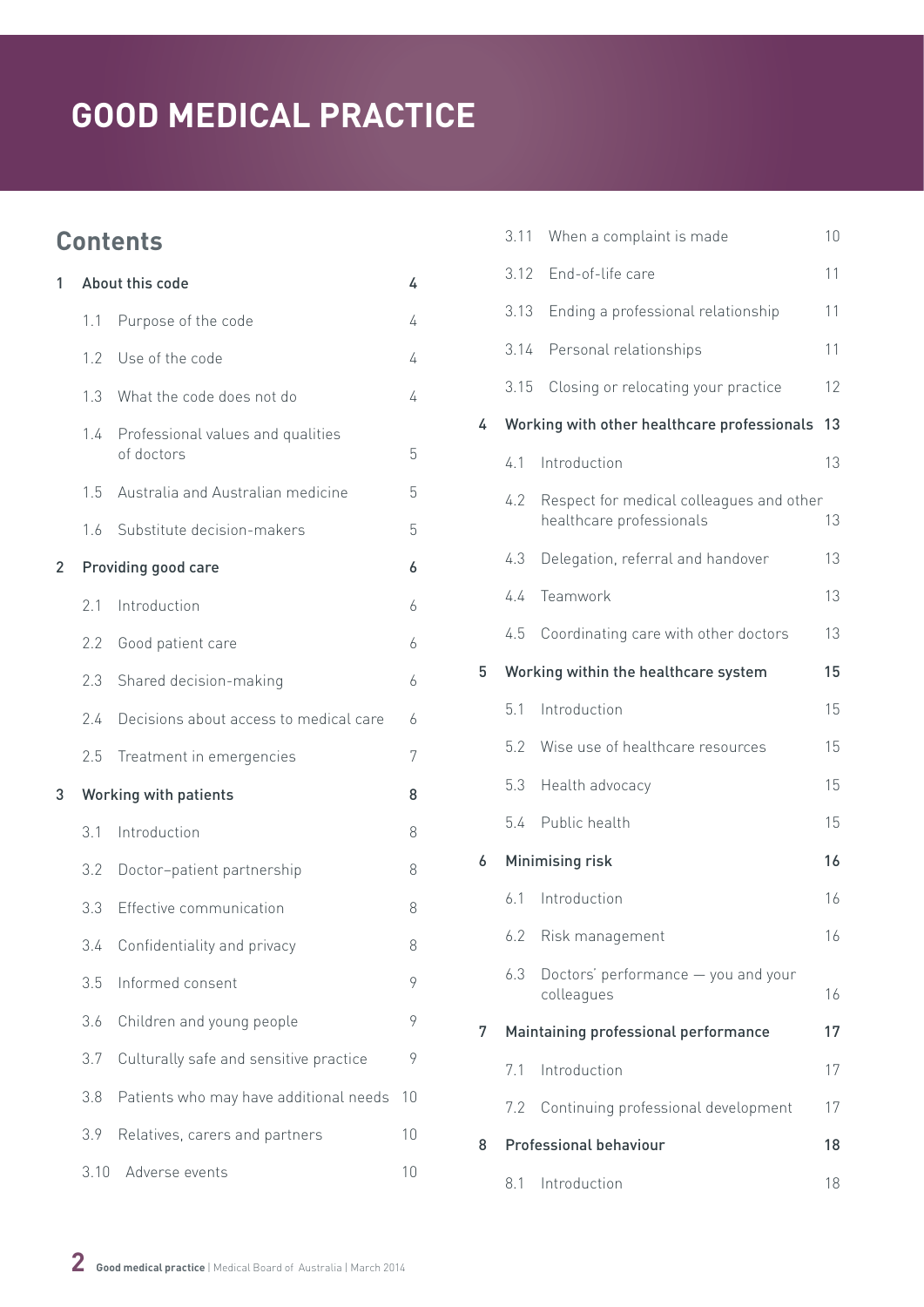|    | 8.2             | Professional boundaries                              | 18 |
|----|-----------------|------------------------------------------------------|----|
|    | 8.3             | Reporting obligations                                | 18 |
|    | 8.4             | Medical records                                      | 18 |
|    | 8.5             | Insurance                                            | 18 |
|    | 8.6             | Advertising                                          | 19 |
|    | 8.7             | Medico-legal, insurance and other<br>assessments     | 19 |
|    | 8.8             | Medical reports, certificates and<br>giving evidence | 19 |
|    | 8.9             | Curriculum vitae                                     | 19 |
|    | 8.10            | Investigations                                       | 20 |
|    | 8.11            | Conflicts of interest                                | 21 |
|    |                 | 8.12 Financial and commercial dealings               | 21 |
| 9  |                 | Ensuring doctors' health                             | 22 |
|    | 9.1             | Introduction                                         | 22 |
|    | 9.2             | Your health                                          | 22 |
|    | 9.3             | Other doctors' health                                | 22 |
|    |                 | 10 Teaching, supervising and assessing               | 23 |
|    | 10 <sub>1</sub> | Introduction                                         | 23 |
|    | 10.2            | Teaching and supervising                             | 23 |
|    | 10.3            | Assessing colleagues                                 | 23 |
|    | 10.4            | Medical students                                     | 23 |
| 11 |                 | <b>Undertaking research</b>                          | 24 |
|    | 11.1            | Introduction                                         | 24 |
|    | 11.2            | Research ethics                                      | 24 |
|    | 11.3            | Treating doctors and research                        | 24 |

| Acknowledgements | 25 |
|------------------|----|
| Authority        | 25 |
| <b>Review</b>    | 25 |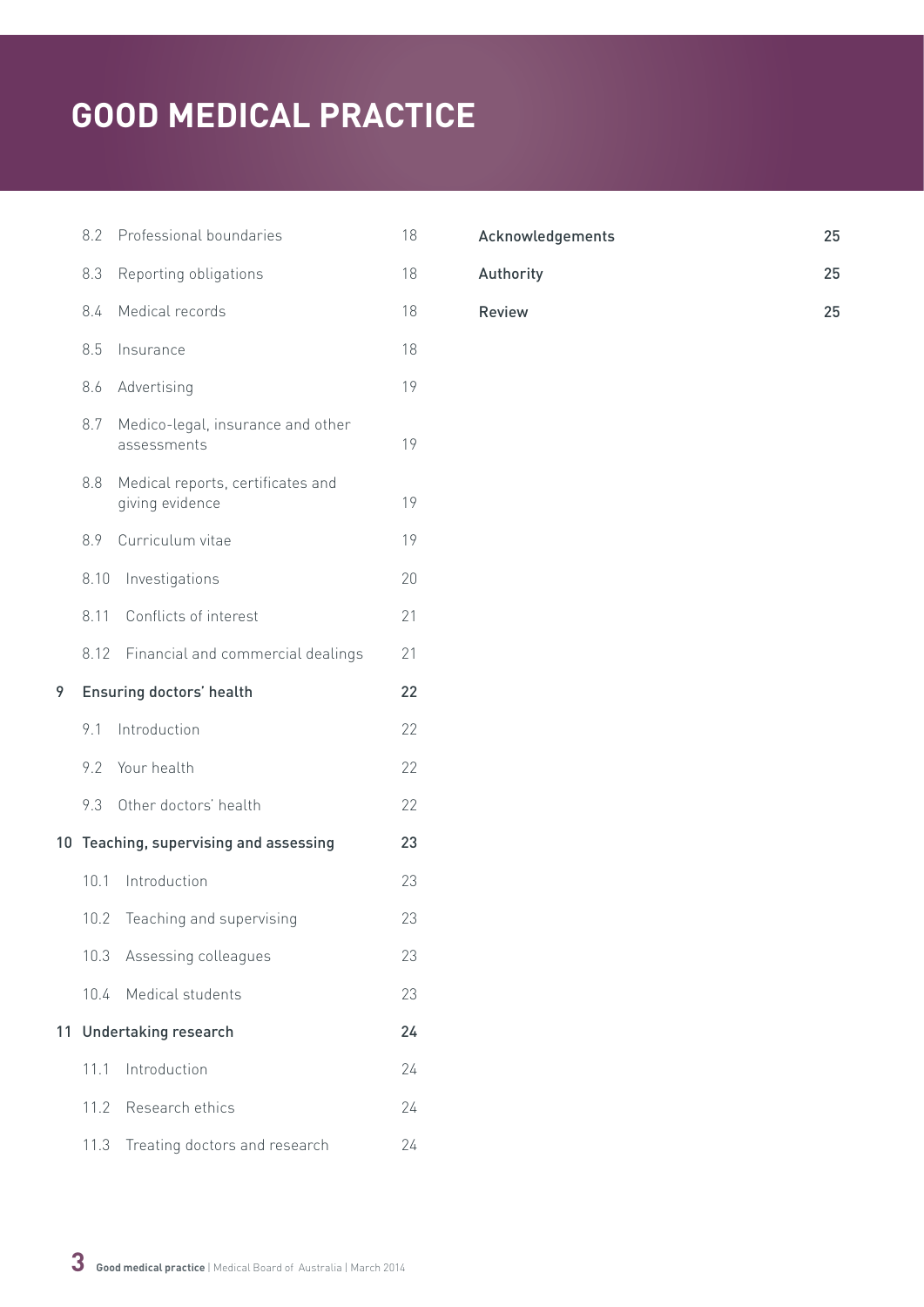# <span id="page-3-0"></span>**1 About this code**

# 1.1 Purpose of the code

*Good medical practice* (the code) describes what is expected of all doctors registered to practise medicine in Australia. It sets out the principles that characterise good medical practice and makes explicit the standards of ethical and professional conduct expected of doctors by their professional peers and the community. The code was developed following wide consultation with the medical profession and the community. The code is addressed to doctors and is also intended to let the community know what they can expect from doctors. The application of the code will vary according to individual circumstances, but the principles should not be compromised.

This code complements the Australian Medical Association *Code of ethics<sup>1</sup>* and is aligned with its values, and is also consistent with the *Declaration of Geneva and the international code of medical ethics2 ,* issued by the World Medical Association.

This code does not set new standards. It brings together, into a single Australian code, standards that have long been at the core of medical practice.

The practice of medicine is challenging and rewarding. No code or guidelines can ever encompass every situation or replace the insight and professional judgment of good doctors. Good medical practice means using this judgement to try to practise in a way that would meet the standards expected of you by your peers and the community.

# 1.2 Use of the code

Doctors have a professional responsibility to be familiar with *Good medical practice* and to apply the guidance it contains.

This code will be used:

to support individual doctors in the challenging task of providing good medical care and fulfilling their

professional roles, and to provide a framework to guide professional judgement

- to assist the Medical Board of Australia in its role of protecting the public, by setting and maintaining standards of medical practice against which a doctor's professional conduct can be evaluated. If your professional conduct varies significantly from this standard, you should be prepared to explain and justify your decisions and actions. Serious or repeated failure to meet these standards may have consequences for your medical registration
- as an additional resource for a range of uses that contribute to enhancing the culture of medical professionalism in the Australian health system; for example, in medical education; orientation, induction and supervision of junior doctors and international medical graduates; and by administrators and policy makers in hospitals, health services and other institutions.

The code applies in all settings. It is valid for technologybased patient consultations as well as for traditional face-to-face consultations and also applies to how doctors use social media. To guide doctors further, the Medical Board of Australia has issued *Guidelines for technology-based patient consultations*. 3

# 1.3 What the code does not do

This code is not a substitute for the provisions of legislation and case law. If there is any conflict between this code and the law, the law takes precedence.

This code is not an exhaustive study of medical ethics or an ethics textbook. It does not address in detail the standards of practice within particular medical disciplines; these are found in the policies and guidelines issued by medical colleges and other professional bodies.

While good medical practice respects patients' rights, this code is not a charter of rights.<sup>4</sup>



<https://ama.com.au/codeofethics>

<sup>2</sup> [www.wma.net/en/30publications/10policies/c8/](http://www.wma.net/en/30publications/10policies/c8/)

<sup>3</sup> Section 39 of the National Law and *Guidelines for technology-based patient consultations* issued by the Medical Board of Australia (available at: [www.](http://www.medicalboard.gov.au) [medicalboard.gov.au](http://www.medicalboard.gov.au)).

<sup>4</sup> The Australian Commission on Safety and Quality in Health Care's *Australian charter of healthcare rights*: [www.safetyandquality.gov.au/our-work/national](http://www.safetyandquality.gov.au/our-work/national-perspectives/charter-of-healthcare-rights/)[perspectives/charter-of-healthcare-rights/](http://www.safetyandquality.gov.au/our-work/national-perspectives/charter-of-healthcare-rights/).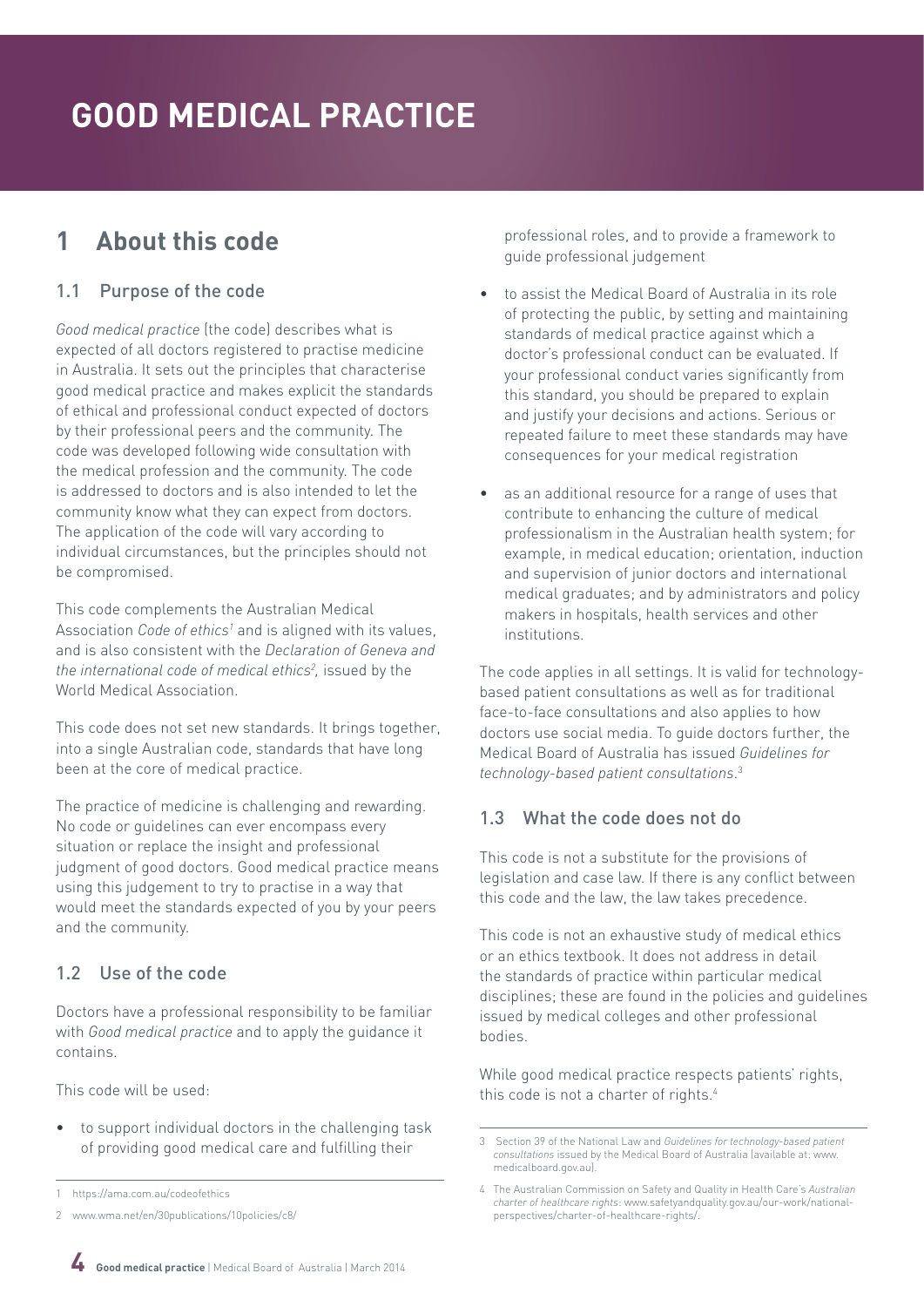#### <span id="page-4-0"></span>1.4 Professional values and qualities of doctors

While individual doctors have their own personal beliefs and values, there are certain professional values on which all doctors are expected to base their practice.

Doctors have a duty to make the care of patients their first concern and to practise medicine safely and effectively. They must be ethical and trustworthy.

Patients trust their doctors because they believe that, in addition to being competent, their doctor will not take advantage of them and will display qualities such as integrity, truthfulness, dependability and compassion. Patients also rely on their doctors to protect their confidentiality.

Doctors have a responsibility to protect and promote the health of individuals and the community.

Good medical practice is patient-centred. It involves doctors understanding that each patient is unique, and working in partnership with their patients, adapting what they do to address the needs and reasonable expectations of each patient. This includes cultural awareness: being aware of their own culture and beliefs and respectful of the beliefs and cultures of others, recognising that these cultural differences may impact on the doctor–patient relationship and on the delivery of health services.

Good communication underpins every aspect of good medical practice.

Professionalism embodies all the qualities described here, and includes self-awareness and self-reflection. Doctors are expected to reflect regularly on whether they are practising effectively, on what is happening in their relationships with patients and colleagues, and on their own health and wellbeing. They have a duty to keep their skills and knowledge up to date, refine and develop their clinical judgement as they gain experience, and contribute to their profession.

# 1.5 Australia and Australian medicine

Australia is culturally and linguistically diverse. We inhabit a land that, for many ages, was held and

cared for by Aboriginal and Torres Strait Islander Australians, whose history and culture have uniquely shaped our nation. Our society is further enriched by the contribution of people from many nations who have made Australia their home.

Doctors in Australia reflect the cultural diversity of our society, and this diversity strengthens our profession.

There are many ways to practise medicine in Australia. The core tasks of medicine are caring for people who are unwell and seeking to keep people well. This code focuses primarily on these core tasks. For the doctors who undertake roles that have little or no patient contact, not all of this code may be relevant, but the principles underpinning it will still apply.

#### 1.6 Substitute decision-makers

In this code, reference to the term 'patient' also includes substitute decision-makers for patients who do not have the capacity to make their own decisions. This can be the parents, or a legally appointed decision-maker. If in doubt, seek advice from the relevant guardianship authority.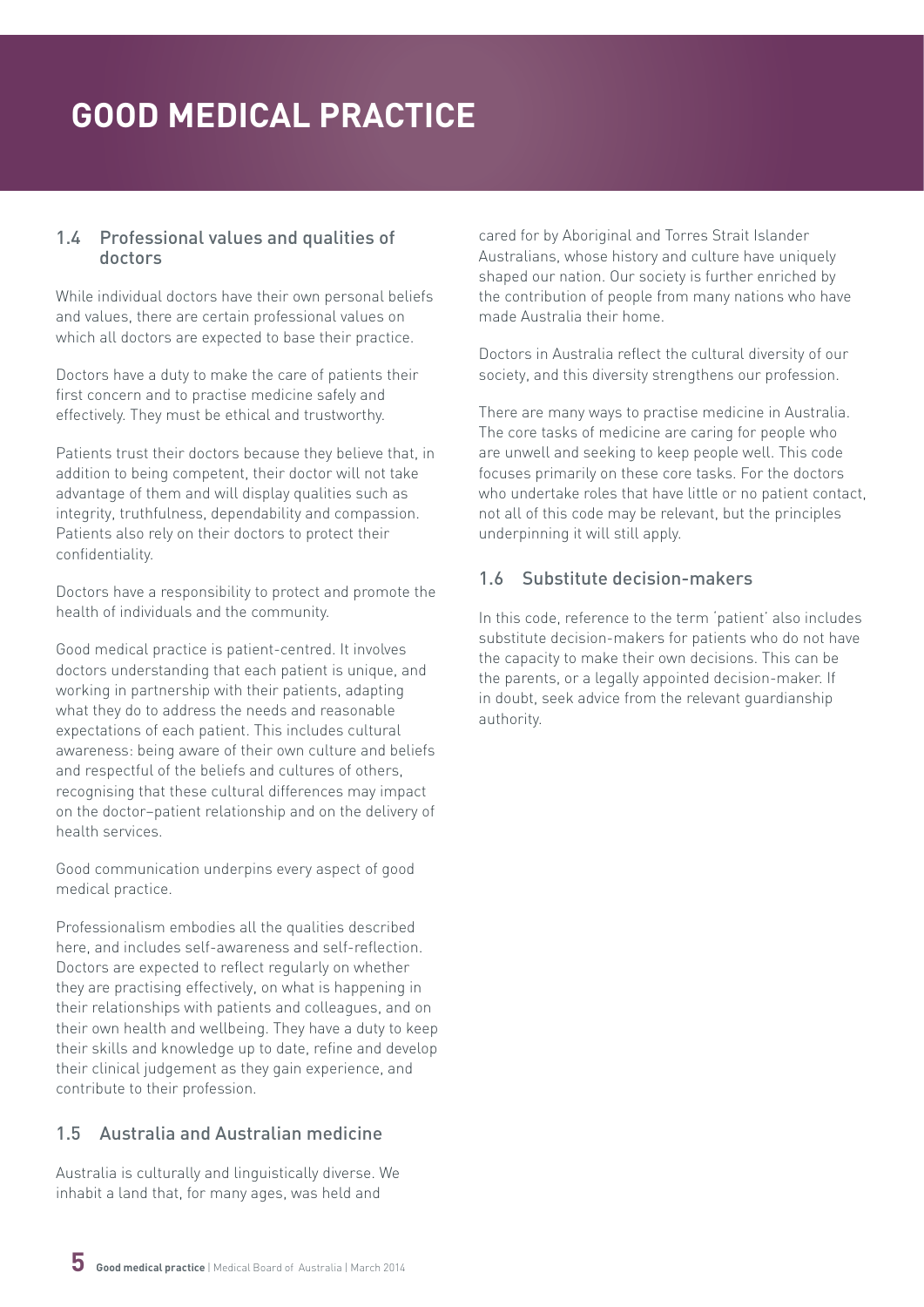# <span id="page-5-0"></span>**2 Providing good care**

## 2.1 Introduction

In clinical practice, the care of your patient is your primary concern. Providing good patient care includes:

- 2.1.1 Assessing the patient, taking into account the history, the patient's views, and an appropriate physical examination. The history includes relevant psychological, social and cultural aspects.
- 2.1.2 Formulating and implementing a suitable management plan (including arranging investigations and providing information, treatment and advice).
- 2.1.3 Facilitating coordination and continuity of care.
- 2.1.4 Referring a patient to another practitioner when this is in the patient's best interests.
- 2.1.5 Recognising and respecting patients' rights to make their own decisions.

# 2.2 Good patient care

Maintaining a high level of medical competence and professional conduct is essential for good patient care. Good medical practice involves:

- 2.2.1 Recognising and working within the limits of your competence and scope of practice.
- 2.2.2 Ensuring that you have adequate knowledge and skills to provide safe clinical care.
- 2.2.3 Maintaining adequate records (see Section 8.4).
- 2.2.4 Considering the balance of benefit and harm in all clinical-management decisions.
- 2.2.5 Communicating effectively with patients (see Section 3.3).
- 2.2.6 Providing treatment options based on the best available information.
- 2.2.7 Taking steps to alleviate patient symptoms and distress, whether or not a cure is possible.
- 2.2.8 Supporting the patient's right to seek a second opinion.
- 2.2.9 Consulting and taking advice from colleagues, when appropriate.
- 2.2.10 Making responsible and effective use of the resources available to you (see Section 5.2).
- 2.2.11 Encouraging patients to take interest in, and responsibility for, the management of their health, and supporting them in this.
- 2.2.12 Ensuring that your personal views do not adversely affect the care of your patient.

## 2.3 Shared decision-making

Making decisions about healthcare is the shared responsibility of the doctor and the patient. Patients may wish to involve their family, carer or others. See Section 1.6 on substitute decision-makers.

## 2.4 Decisions about access to medical care

Your decisions about patients' access to medical care need to be free from bias and discrimination. Good medical practice involves:

- 2.4.1 Treating your patients with respect at all times.
- 2.4.2 Not prejudicing your patient's care because you believe that a patient's behaviour has contributed to their condition.
- 2.4.3 Upholding your duty to your patient and not discriminating on medically irrelevant grounds, including race, religion, sex, disability or other grounds, as described in anti-discrimination legislation.<sup>5</sup>
- 2.4.4 Giving priority to investigating and treating patients on the basis of clinical need and effectiveness of the proposed investigations or treatment.

<sup>5</sup> Australian Human Rights Commission, *A guide to Australia's anti-discrimination laws*: [http://humanrights.gov.au/info\\_for\\_employers/law/index.html](http://humanrights.gov.au/info_for_employers/law/index.html).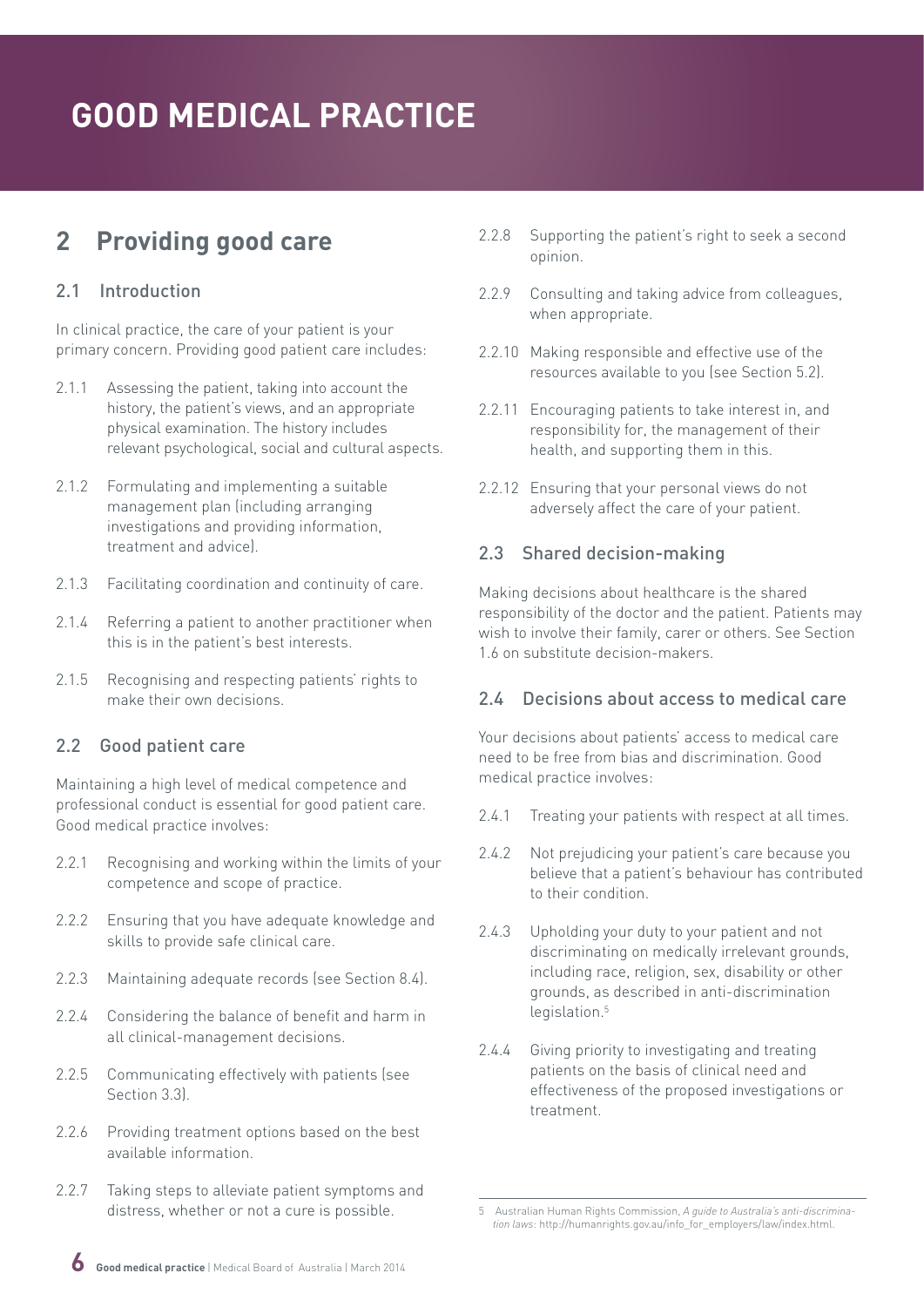- <span id="page-6-0"></span>2.4.5 Keeping yourself and your staff safe when caring for patients. If a patient poses a risk to your health and safety or that of your staff, take action to protect against that risk. Such a patient should not be denied care, if reasonable steps can be taken to keep you and your staff safe.
- 2.4.6 Being aware of your right to not provide or directly participate in treatments to which you conscientiously object, informing your patients and, if relevant, colleagues, of your objection, and not using your objection to impede access to treatments that are legal.
- 2.4.7 Not allowing your moral or religious views to deny patients access to medical care, recognising that you are free to decline to personally provide or participate in that care.

## 2.5 Treatment in emergencies

Treating patients in emergencies requires doctors to consider a range of issues, in addition to the patient's best care. Good medical practice involves offering assistance in an emergency that takes account of your own safety, your skills, the availability of other options and the impact on any other patients under your care; and continuing to provide that assistance until your services are no longer required.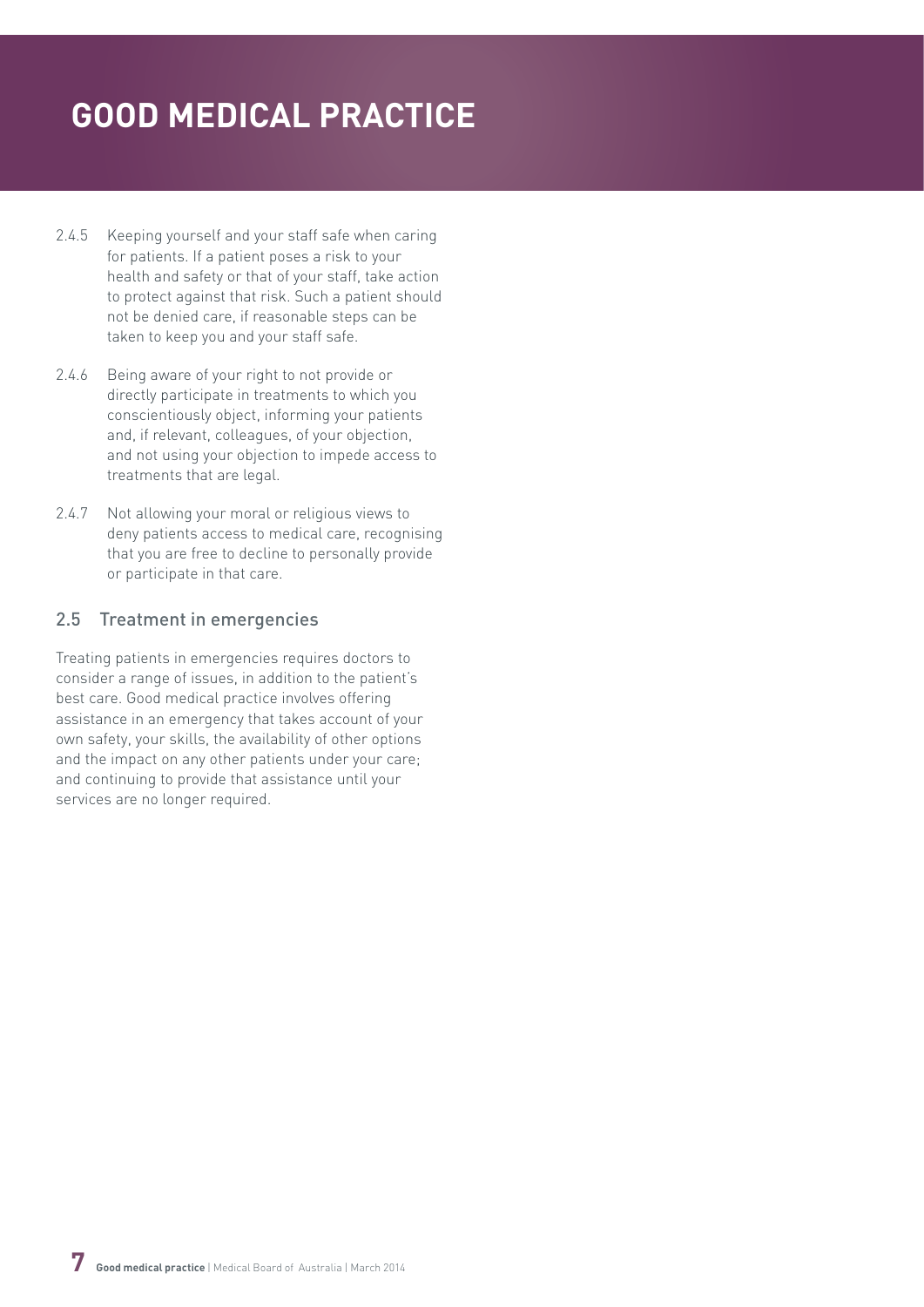# <span id="page-7-0"></span>**3 Working with patients**

## 3.1 Introduction

Relationships based on respect, openness, trust and good communication will enable you to work in partnership with your patients.

#### 3.2 Doctor–patient partnership

A good doctor–patient partnership requires high standards of professional conduct. This involves:

- 3.2.1 Being courteous, respectful, compassionate and honest.
- 3.2.2 Treating each patient as an individual.
- 3.2.3 Protecting patients' privacy and right to confidentiality, unless release of information is required by law or by public-interest considerations.
- 3.2.4 Encouraging and supporting patients and, when relevant, their carer or family, in caring for themselves and managing their health.
- 3.2.5 Encouraging and supporting patients to be well informed about their health and to use this information wisely when they are making decisions.
- 3.2.6 Recognising that there is a power imbalance in the doctor–patient relationship, and not exploiting patients physically, emotionally, sexually or financially.

## 3.3 Effective communication

An important part of the doctor–patient relationship is effective communication. This involves:

- 3.3.1 Listening to patients, asking for and respecting their views about their health, and responding to their concerns and preferences.
- 3.3.2 Encouraging patients to tell you about their condition and how they are currently managing

it, including any other health advice they have received, any prescriptions or other medication they have been prescribed and any other conventional, alternative or complementary therapies they are using.

- 3.3.3 Informing patients of the nature of, and need for, all aspects of their clinical management, including examination and investigations, and giving them adequate opportunity to question or refuse intervention and treatment.
- 3.3.4 Discussing with patients their condition and the available management options, including their potential benefit and harm.
- 3.3.5 Endeavouring to confirm that your patient understands what you have said.
- 3.3.6 Ensuring that patients are informed of the material risks associated with any part of the proposed management plan.
- 3.3.7 Responding to patients' questions and keeping them informed about their clinical progress.
- 3.3.8 Making sure, wherever practical, that arrangements are made to meet patients' specific language, cultural and communication needs, and being aware of how these needs affect understanding.
- 3.3.9 Familiarising yourself with, and using whenever necessary, qualified language interpreters or cultural interpreters to help you to meet patients' communication needs. Information about government-funded interpreter services is available on the Australian Government Department of Immigration and Citizenship website<sup>6</sup>

# 3.4 Confidentiality and privacy

Patients have a right to expect that doctors and their staff will hold information about them in confidence,

<sup>6</sup> The Australian Government Department of Immigration and Citizenship's Translating and Interpreting Service (TIS) National can be contacted on 131 450, or via the website: [www.immi.gov.au/living-in-australia/help-with-eng](http://www.immi.gov.au/living-in-australia/help-with-english/help_with_translating/index.htm)[lish/help\\_with\\_translating/index.htm.](http://www.immi.gov.au/living-in-australia/help-with-english/help_with_translating/index.htm)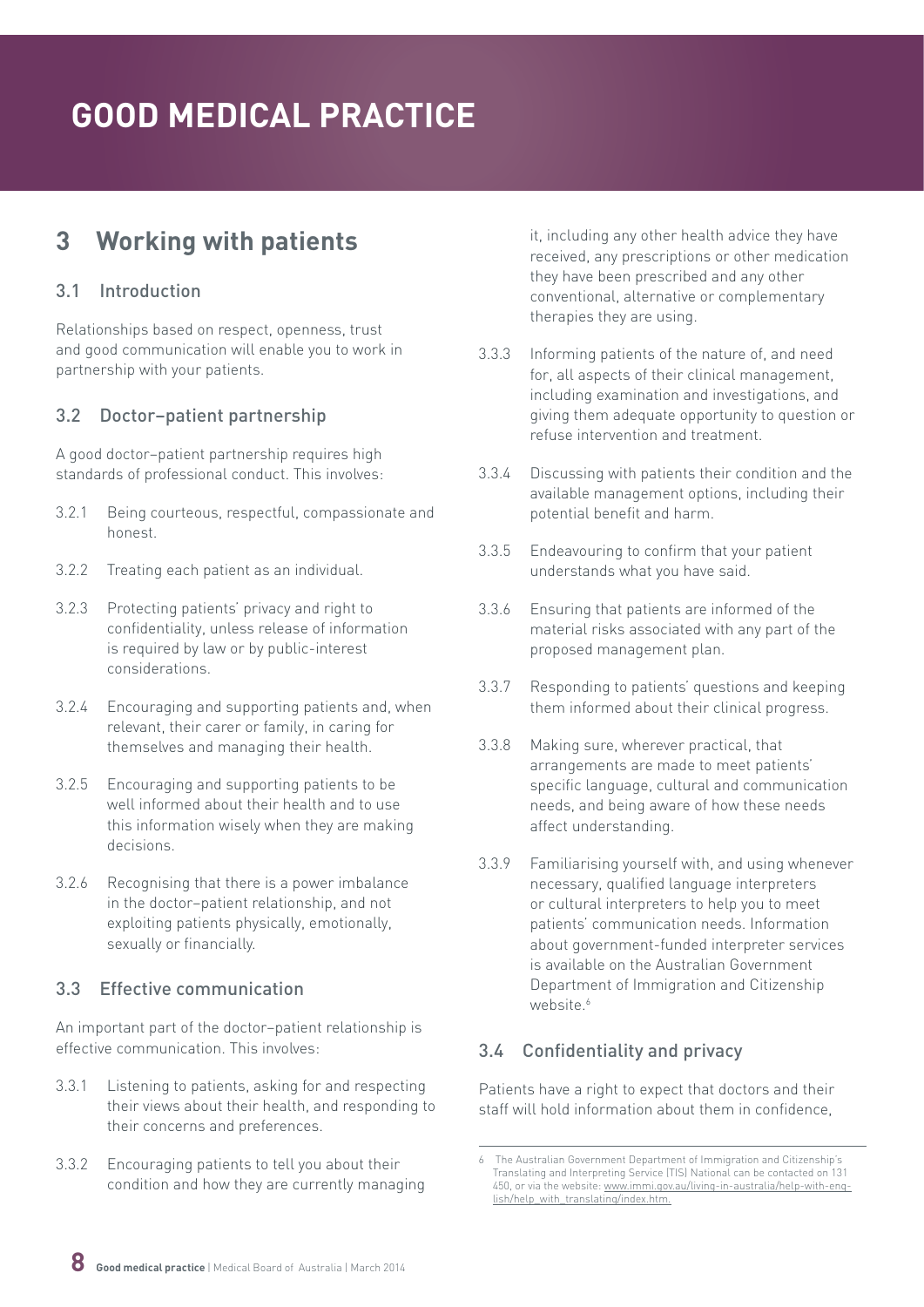<span id="page-8-0"></span>unless release of information is required by law or public interest considerations. Good medical practice involves:

- 3.4.1 Treating information about patients as confidential.
- 3.4.2 Appropriately sharing information about patients for their health care, consistent with privacy law and professional guidelines about confidentiality.
- 3.4.3 Using consent processes, including forms if required, for the release and exchange of health information.
- 3.4.4 Being aware that there are complex issues related to genetic information and seeking appropriate advice about disclosure of such information.
- 3.4.5 Ensuring that your use of social media is consistent with your ethical and legal obligations to protect patient confidentiality and privacy.7

## 3.5 Informed consent

Informed consent is a person's voluntary decision about medical care that is made with knowledge and understanding of the benefits and risks involved. The information that doctors need to give to patients is detailed in guidelines issued by the National Health and Medical Research Council (NHMRC).<sup>8</sup> Good medical practice involves:

- 3.5.1 Providing information to patients in a way that they can understand before asking for their consent.
- 3.5.2 Obtaining informed consent or other valid authority before you undertake any examination, investigation or provide treatment (except in

an emergency), or before involving patients in teaching or research.

- 3.5.3 Ensuring that your patients are informed about your fees and charges.
- 3.5.4 When referring a patient for investigation or treatment, advising the patient that there may be additional costs, which patients may wish to clarify before proceeding.

#### 3.6 Children and young people

Caring for children and young people brings additional responsibilities for doctors. Good medical practice involves:

- 3.6.1 Placing the interests and wellbeing of the child or young person first.
- 3.6.2 Ensuring that you consider young people's capacity for decision-making and consent.
- 3.6.3 Ensuring that, when communicating with a child or young person, you:
	- treat them with respect and listen to their views
	- encourage questions and answer their questions to the best of your ability
	- provide information in a way that they can understand
	- recognise the role of parents or guardians and when appropriate, encourage the young person to involve their parents or guardians in decisions about their care.
- 3.6.4 Being alert to children and young people who may be at risk, and notifying appropriate authorities, as required by law.

## 3.7 Culturally safe and sensitive practice

Good medical practice involves genuine efforts to understand the cultural needs and contexts of different patients to obtain good health outcomes. This includes:

<sup>7</sup> *Social media policy* issued by the Medical Board of Australia (available at: [www.medicalboard.gov.au](http://www.medicalboard.gov.au)).

<sup>8</sup> National Health and Medical Research Council's documents, *General guidelines for medical practitioners on providing information to patients* 2004: [www.nhmrc.gov.au/guidelines/publications/e57](http://www.nhmrc.gov.au/guidelines/publications/e57) and *Communicating with patients: advice for medical practitioners* 2004: [www.nhmrc.gov.au/guidelines/](http://www.nhmrc.gov.au/guidelines/publications/e58) [publications/e58](http://www.nhmrc.gov.au/guidelines/publications/e58).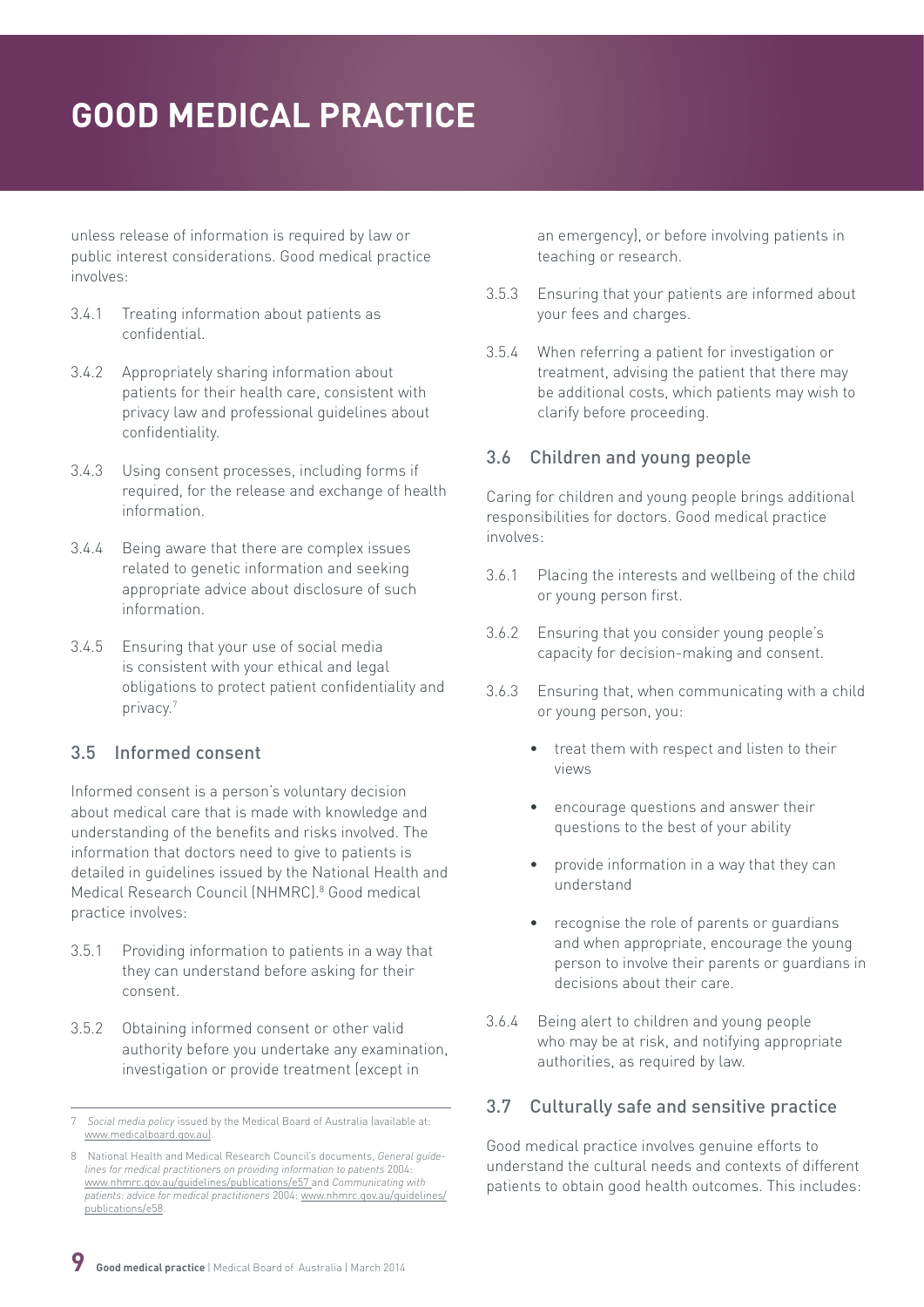- <span id="page-9-0"></span>3.7.1 Having knowledge of, respect for, and sensitivity towards, the cultural needs of the community you serve, including Aboriginal and Torres Strait Islander Australians and those from culturally and linguistically diverse backgrounds.
- 3.7.2 Acknowledging the social, economic, cultural and behavioural factors influencing health, both at individual and population levels.
- 3.7.3 Understanding that your own culture and beliefs influence your interactions with patients and ensuring that this does not unduly influence your decision-making.
- 3.7.4 Adapting your practice to improve patient engagement and healthcare outcomes.

## 3.8 Patients who may have additional needs

Some patients (including those with impaired decisionmaking capacity) have additional needs. Good medical practice in managing the care of these patients involves:

- 3.8.1 Paying particular attention to communication.
- 3.8.2 Being aware that increased advocacy may be necessary to ensure just access to healthcare.
- 3.8.3 Recognising that there may be a range of people involved in their care, such as carers, family members or a guardian, and involving them when appropriate, being mindful of privacy considerations.
- 3.8.4 Being aware that these patients may be at greater risk.

#### 3.9 Relatives, carers and partners

Good medical practice involves:

- 3.9.1 Being considerate to relatives, carers, partners and others close to the patient, and respectful of their role in the care of the patient.
- 3.9.2 With appropriate consent, being responsive in providing information.

#### 3.10 Adverse events

When adverse events occur, you have a responsibility to be open and honest in your communication with your patient, to review what has occurred and to report appropriately.<sup>9</sup> When something goes wrong you should seek advice from your colleagues and from your medical indemnity insurer. Good medical practice involves:

- 3.10.1 Recognising what has happened.
- 3.10.2 Acting immediately to rectify the problem, if possible, including seeking any necessary help and advice.
- 3.10.3 Explaining to the patient as promptly and fully as possible what has happened and the anticipated short-term and long-term consequences.
- 3.10.4 Acknowledging any patient distress and providing appropriate support.
- 3.10.5 Complying with any relevant policies, procedures and reporting requirements.
- 3.10.6 Reviewing adverse events and implementing changes to reduce the risk of recurrence (see Section 6)
- 3.10.7 Reporting adverse events to the relevant authority, as necessary (see Section 6).
- 3.10.8 Ensuring patients have access to information about the processes for making a complaint (for example, through the relevant healthcare complaints commission or medical board).

## 3.11 When a complaint is made

Patients who are dissatisfied have a right to complain about their care. When a complaint is made, good medical practice involves:

- 3.11.1 Acknowledging the patient's right to complain.
- 3.11.2 Providing information about the complaints system.

Australian Commission on Safety and Quality in Health Care, The Australian Open Disclosure Framework: [www.safetyandquality.gov.au/our-work/open](http://www.safetyandquality.gov.au/our-work/open-disclosure/the-open-disclosure-framework/)[disclosure/the-open-disclosure-framework/.](http://www.safetyandquality.gov.au/our-work/open-disclosure/the-open-disclosure-framework/)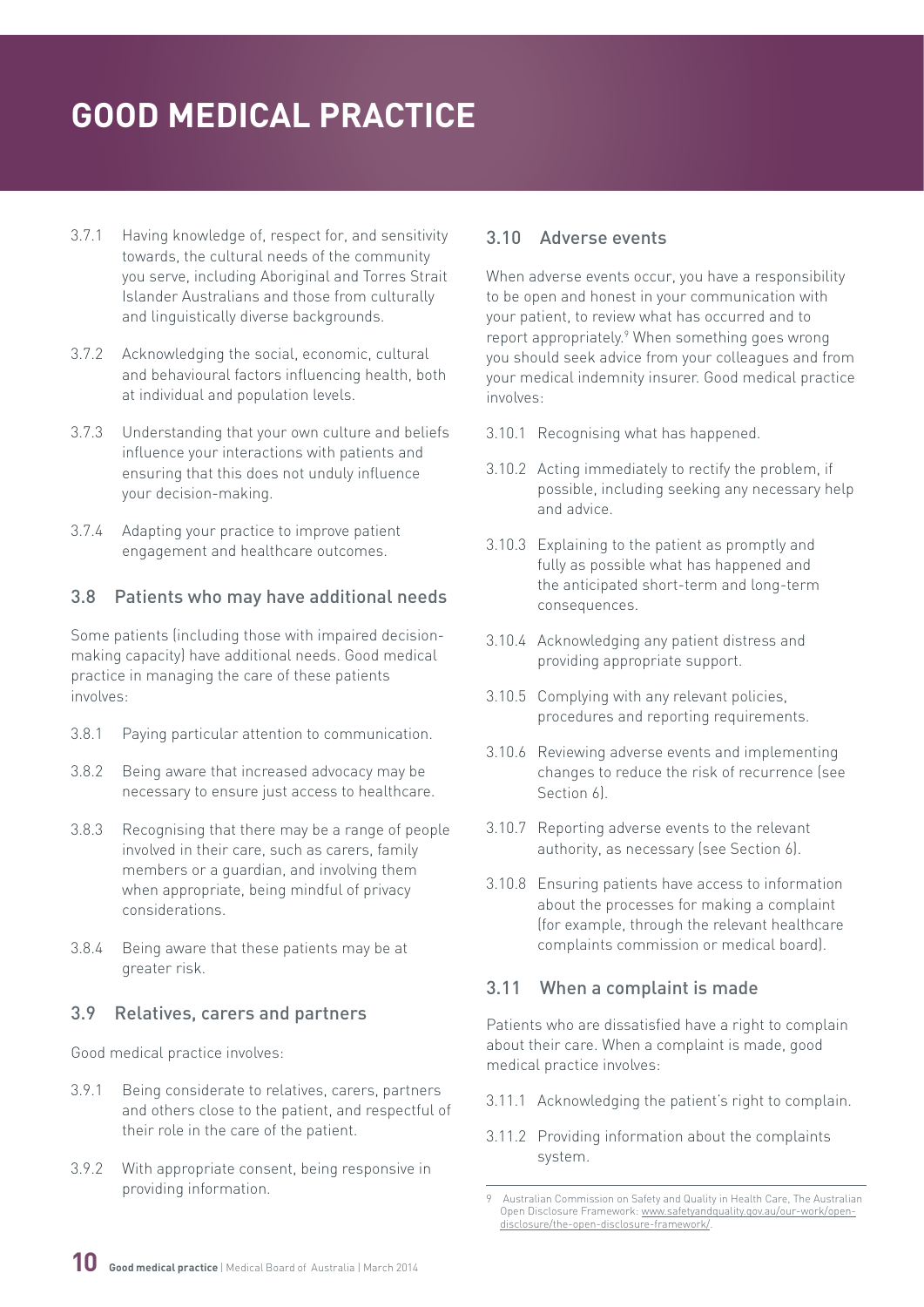- <span id="page-10-0"></span>3.11.3 Working with the patient to resolve the issue, locally where possible.
- 3.11.4 Providing a prompt, open and constructive response, including an explanation and, if appropriate, an apology.
- 3.11.5 Ensuring the complaint does not adversely affect the patient's care. In some cases, it may be advisable to refer the patient to another doctor.
- 3.11.6 Complying with relevant complaints law, policies and procedures.

# 3.12 End-of-life care

Doctors have a vital role in assisting the community to deal with the reality of death and its consequences. In caring for patients towards the end of their life, good medical practice involves:

- 3.12.1 Taking steps to manage a patient's symptoms and concerns in a manner consistent with their values and wishes.
- 3.12.2 Providing or arranging appropriate palliative care.
- 3.12.3 Understanding the limits of medicine in prolonging life and recognising when efforts to prolong life may not benefit the patient.
- 3.12.4 Understanding that you do not have a duty to try to prolong life at all cost. However, you do have a duty to know when not to initiate and when to cease attempts at prolonging life, while ensuring that your patients receive appropriate relief from distress.
- 3.12.5 Accepting that patients have the right to refuse medical treatment or to request the withdrawal of treatment already started.
- 3.12.6 Respecting different cultural practices related to death and dying.
- 3.12.7 Striving to communicate effectively with patients and their families so they are able to understand the outcomes that can and cannot be achieved.
- 3.12.8 Facilitating advance care planning.
- 3.12.9 Taking reasonable steps to ensure that support is provided to patients and their families, even when it is not possible to deliver the outcome they desire.
- 3.12.10 Communicating bad news to patients and their families in the most appropriate way and providing support for them while they deal with this information.
- 3.12.11 When your patient dies, being willing to explain, to the best of your knowledge, the circumstances of the death to appropriate members of the patient's family and carers, unless you know the patient would have objected.

# 3.13 Ending a professional relationship

In some circumstances, the relationship between a doctor and patient may become ineffective or compromised, and you may need to end it. Good medical practice involves ensuring that the patient is adequately informed of your decision and facilitating arrangements for the continuing care of the patient, including passing on relevant clinical information.

# 3.14 Personal relationships

Whenever possible, avoid providing medical care to anyone with whom you have a close personal relationship. In most cases, providing care to close friends, those you work with and family members is inappropriate because of the lack of objectivity, possible discontinuity of care, and risks to the doctor and patient. In some cases, providing care to those close to you is unavoidable. Whenever this is the case, good medical practice requires recognition and careful management of these issues.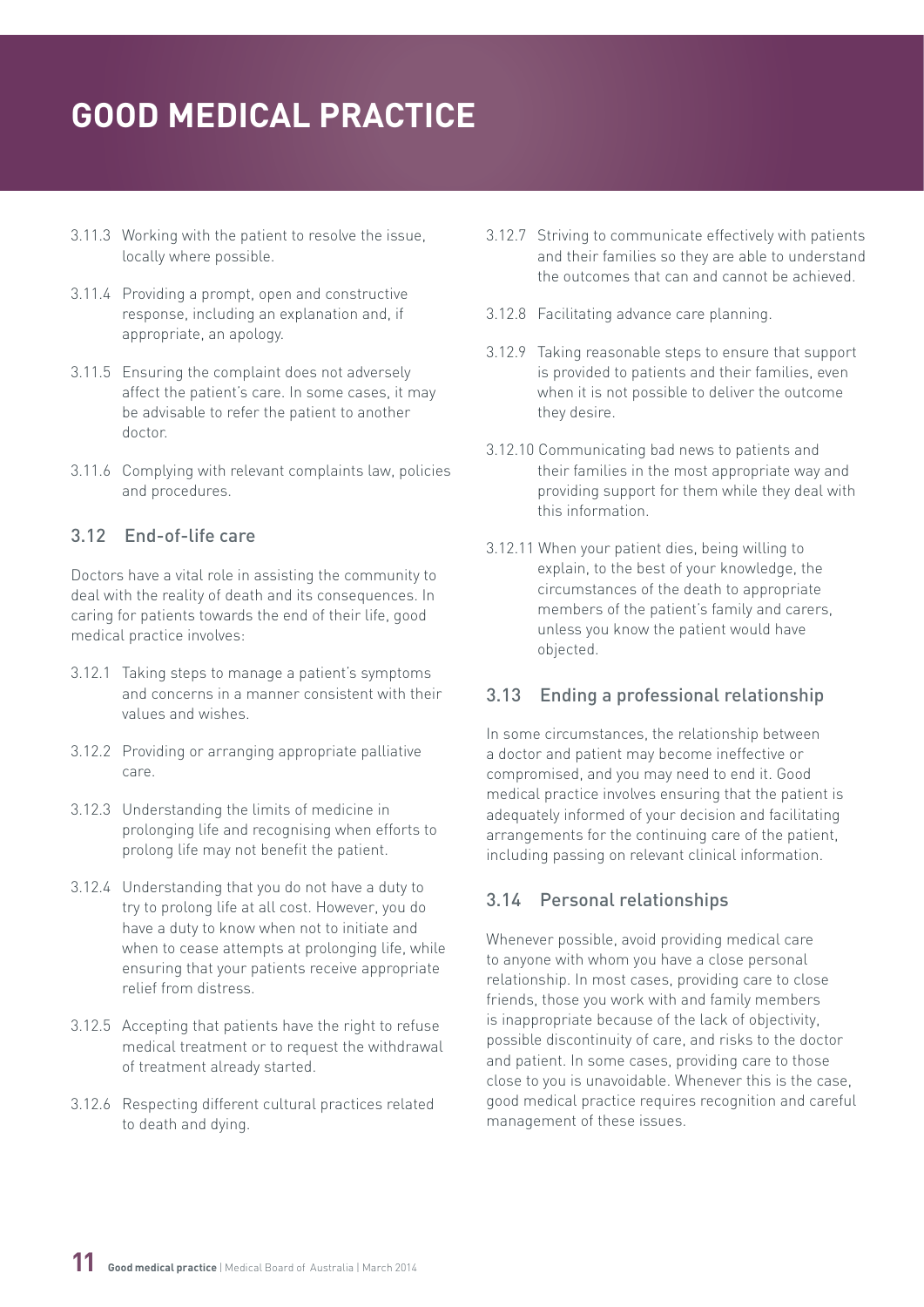# <span id="page-11-0"></span>3.15 Closing or relocating your practice

When closing or relocating your practice, good medical practice involves:

- 3.15.1 Giving advance notice where this is possible.
- 3.15.2 Facilitating arrangements for the continuing medical care of all your current patients, including the transfer or appropriate management of all patient records. You must follow the law governing health records in your jurisdiction.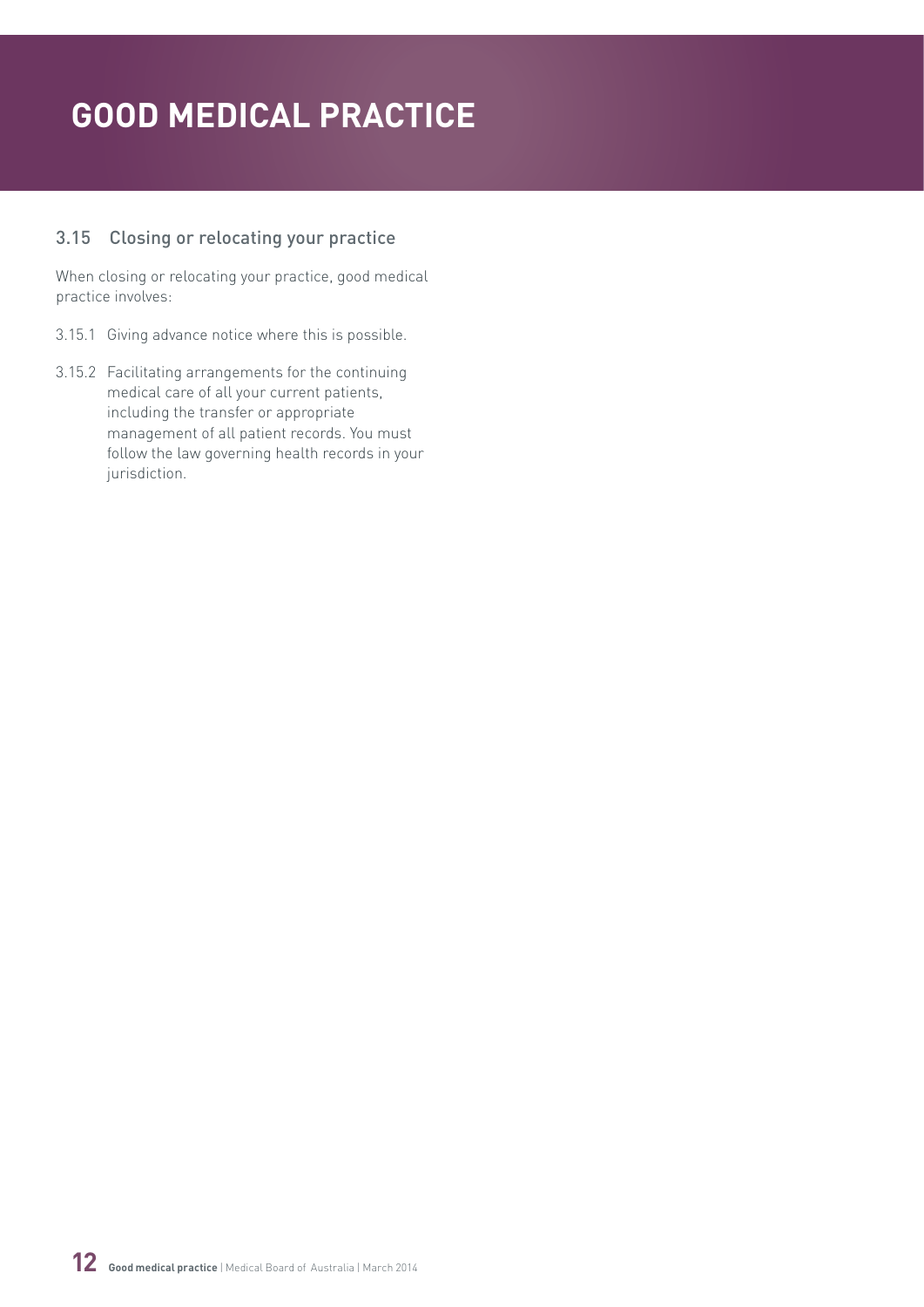# <span id="page-12-0"></span>**4 Working with other healthcare professionals**

### 4.1 Introduction

Good relationships with medical colleagues, nurses and other healthcare professionals strengthen the doctor– patient relationship and enhance patient care.

#### 4.2 Respect for medical colleagues and other healthcare professionals

Good patient care is enhanced when there is mutual respect and clear communication between all healthcare professionals involved in the care of the patient. Good medical practice involves:

- 4.2.1 Communicating clearly, effectively, respectfully and promptly with other doctors and healthcare professionals caring for the patient.
- 4.2.2 Acknowledging and respecting the contribution of all healthcare professionals involved in the care of the patient.
- 4.2.3 Behaving professionally and courteously to colleagues and other practitioners including when using social media.

## 4.3 Delegation, referral and handover

*Delegation* involves you asking another health care professional to provide care on your behalf while you retain overall responsibility for the patient's care. *Referral* involves you sending a patient to obtain opinion or treatment from another doctor or healthcare professional. Referral usually involves the transfer (in part) of responsibility for the patient's care, usually for a defined time and for a particular purpose, such as care that is outside your area of expertise. *Handover* is the process of transferring all responsibility to another healthcare professional. Good medical practice involves:

4.3.1 Taking reasonable steps to ensure that the person to whom you delegate, refer or handover has the qualifications, experience, knowledge and skills to provide the care required.

- 4.3.2 Understanding that when you delegate, although you will not be accountable for the decisions and actions of those to whom you delegate, you remain responsible for the overall management of the patient, and for your decision to delegate.
- 4.3.3 Always communicating sufficient information about the patient and the treatment they need to enable the continuing care of the patient.

#### 4.4 Teamwork

Most doctors work closely with a wide range of healthcare professionals. The care of patients is improved when there is mutual respect and clear communication, as well as an understanding of the responsibilities, capacities, constraints and ethical codes of each other's professions. Working in a team does not alter a doctor's personal accountability for professional conduct and the care provided. When working in a team, good medical practice involves:

- 4.4.1 Understanding your particular role as part of the team and attending to the responsibilities associated with that role.
- 4.4.2 Advocating for a clear delineation of roles and responsibilities, including that there is a recognised team leader or coordinator.
- 4.4.3 Communicating effectively with other team members.
- 4.4.4 Informing patients about the roles of team members.
- 4.4.5 Acting as a positive role model for team members.
- 4.4.6 Understanding the nature and consequences of bullying and harassment, and seeking to eliminate such behaviour in the workplace.
- 4.4.7 Supporting students and practitioners receiving supervision within the team.

#### 4.5 Coordinating care with other doctors

Good patient care requires coordination between all treating doctors. Good medical practice involves: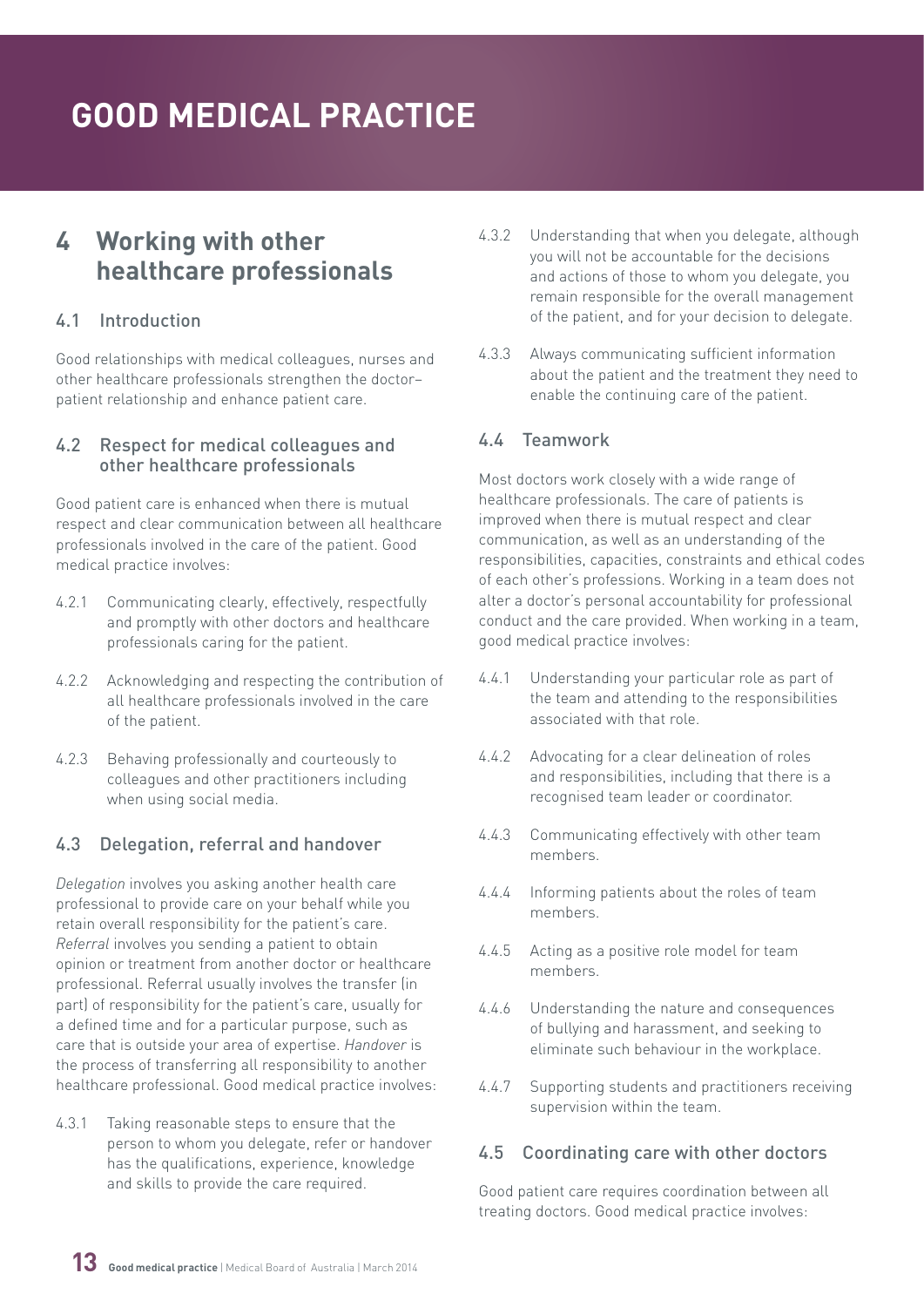- 4.5.1 Communicating all the relevant information in a timely way.
- 4.5.2 Facilitating the central coordinating role of the general practitioner.
- 4.5.3 Advocating the benefit of a general practitioner to a patient who does not already have one.
- 4.5.4 Ensuring that it is clear to the patient, the family and colleagues who has ultimate responsibility for coordinating the care of the patient.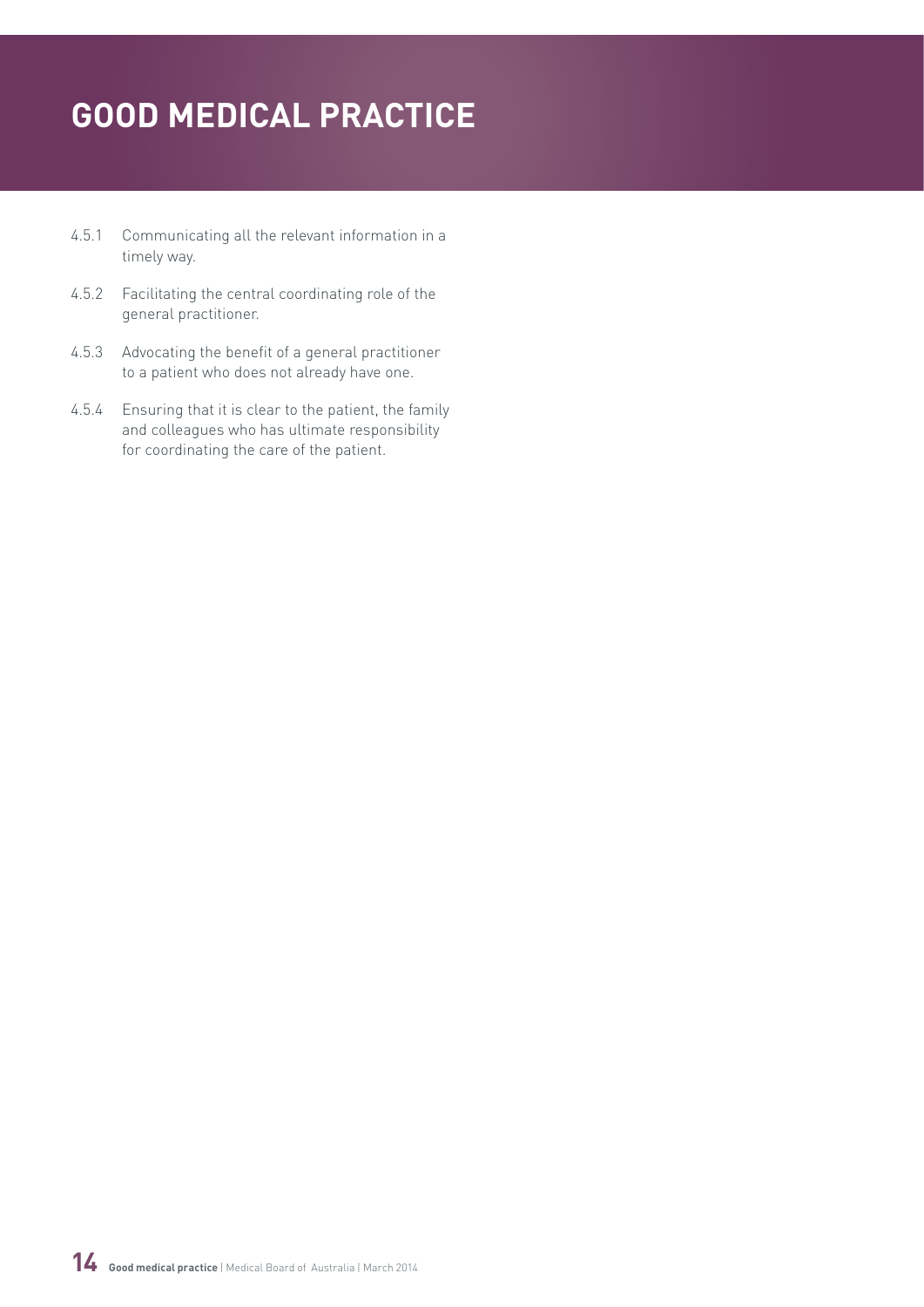# <span id="page-14-0"></span>**5 Working within the healthcare system**

### 5.1 Introduction

Doctors have a responsibility to contribute to the effectiveness and efficiency of the healthcare system.

## 5.2 Wise use of healthcare resources

It is important to use healthcare resources wisely.

Good medical practice involves:

- 5.2.1 Ensuring that the services you provide are necessary and likely to benefit the patient.
- 5.2.2 Upholding the patient's right to gain access to the necessary level of healthcare and, whenever possible, helping them to do so.
- 5.2.3 Supporting the transparent and equitable allocation of healthcare resources.
- 5.2.4 Understanding that your use of resources can affect the access other patients have to healthcare resources.

## 5.3 Health advocacy

There are significant disparities in the health status of different groups in the Australian community. These disparities result from social, cultural, geographic, health related and other factors. In particular, Aboriginal and Torres Strait Islander Australians bear the burden of gross social, cultural and health inequity. Good medical practice involves using your expertise and influence to protect and advance the health and wellbeing of individual patients, communities and populations.

# 5.4 Public health

Doctors have a responsibility to promote the health of the community through disease prevention and control, education and screening. Good medical practice involves:

- 5.4.1 Understanding the principles of public health, including health education, health promotion, disease prevention and control and screening.
- 5.4.2 Participating in efforts to promote the health of the community and being aware of your obligations in disease prevention, screening and reporting notifiable diseases.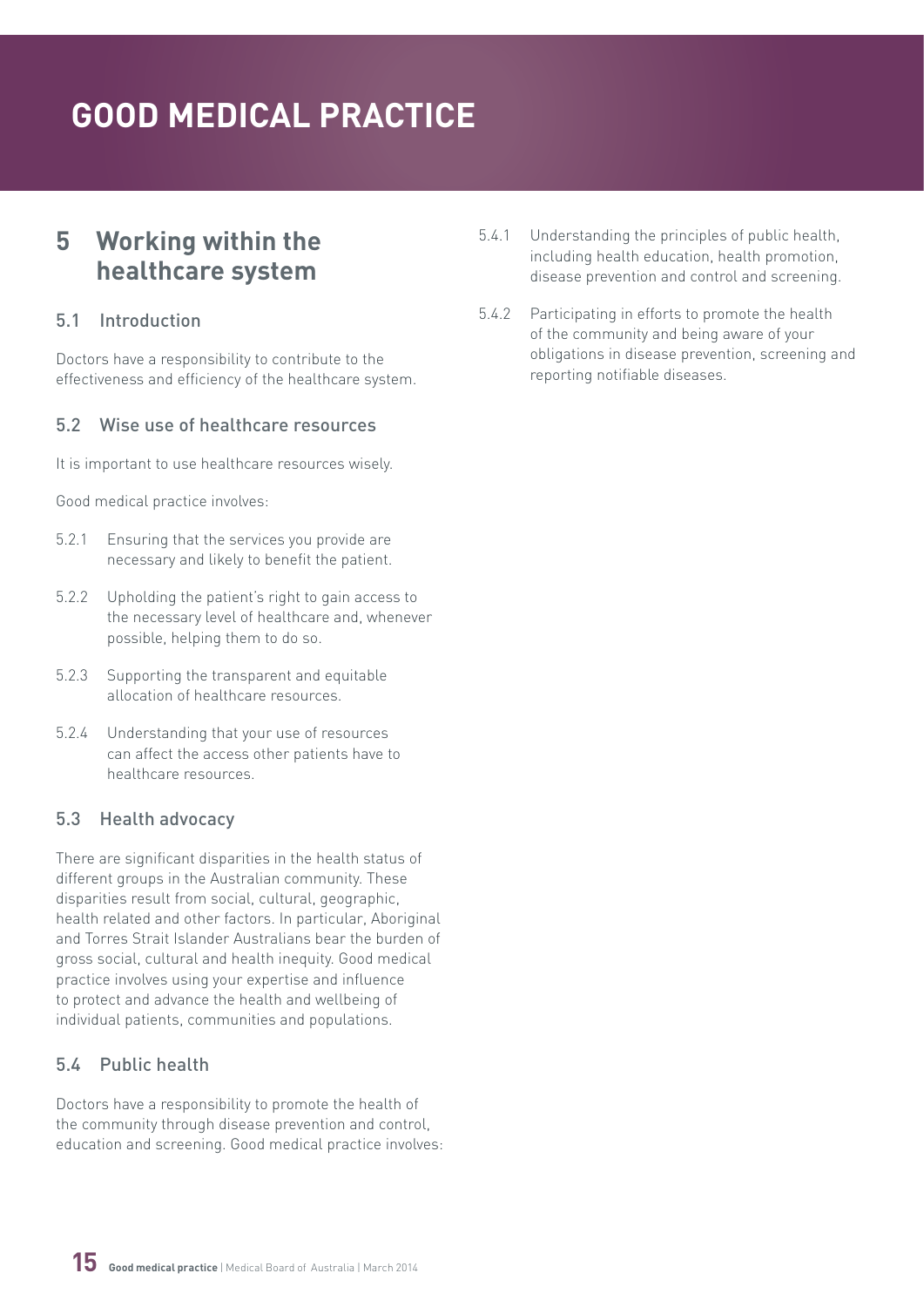# <span id="page-15-0"></span>**6 Minimising risk**

## 6.1 Introduction

Risk is inherent in healthcare. Minimising risk to patients is an important component of medical practice. Good medical practice involves understanding and applying the key principles of risk minimisation and management in your practice.

## 6.2 Risk management

Good medical practice in relation to risk management involves:

- 6.2.1 Being aware of the importance of the principles of open disclosure and a non-punitive approach to incident management.
- 6.2.2 Participating in systems of quality assurance and improvement.
- 6.2.3 Participating in systems for surveillance and monitoring of adverse events and 'near misses', including reporting such events.
- 6.2.4 If you have management responsibilities, making sure that systems are in place for raising concerns about risks to patients.
- 6.2.5 Working in your practice and within systems to reduce error and improve patient safety, and supporting colleagues who raise concerns about patient safety.
- 6.2.6 Taking all reasonable steps to address the issue if you have reason to think that patient safety may be compromised.

#### 6.3 Doctors' performance — you and your colleagues

The welfare of patients may be put at risk if a doctor is performing poorly. If you consider there is a risk, good medical practice involves:

6.3.1 Complying with any statutory reporting requirements, including the mandatory reporting requirements under the National Law as it applies in your jurisdiction.<sup>10</sup>

- 6.3.2 Recognising and taking steps to minimise the risks of fatigue, including complying with relevant state and territory occupational health and safety legislation.
- 6.3.3 If you know or suspect that you have a health condition that could adversely affect your judgement or performance, following the guidance in Section 9.2.
- 6.3.4 Taking steps to protect patients from risk posed by a colleague's conduct, practice or ill health.
- 6.3.5 Taking appropriate steps to assist your colleague to receive help if you have concerns about a colleague's performance or fitness to practise.
- 6.3.6 If you are not sure what to do, seeking advice from an experienced colleague, your employer, doctors' health advisory services, professional indemnity insurers, the Medical Board of Australia or a professional organisation.



<sup>10</sup> Sections 140–143 of the National Law, and *Guidelines for mandatory notifications* issued by the Medical Board of Australia (available at: [www.medicalboard.gov.au\)](http://www.medicalboard.gov.au).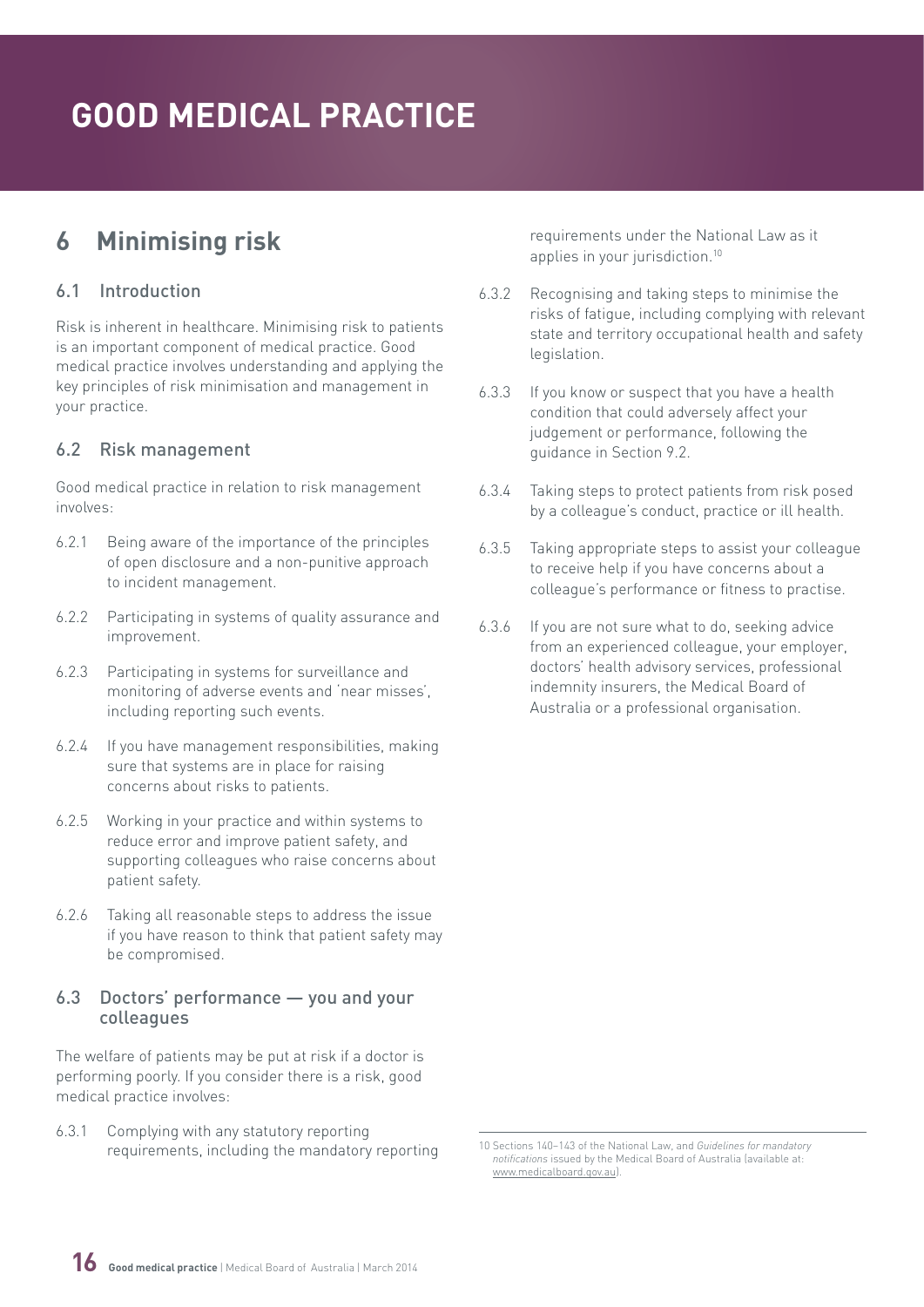# <span id="page-16-0"></span>**7 Maintaining professional performance**

## 7.1 Introduction

Maintaining and developing your knowledge, skills and professional behaviour are core aspects of good medical practice. This requires self-reflection and participation in relevant professional development, practice improvement and performance-appraisal processes, to continually develop your professional capabilities. These activities must continue throughout your working life, as science and technology develop and society changes.

## 7.2 Continuing professional development

The Medical Board of Australia has established registration standards that set out the requirements for continuing professional development and for recency of practice under the National Law.11

Development of your knowledge, skills and professional behaviour must continue throughout your working life. Good medical practice involves:

- 7.2.1 Keeping your knowledge and skills up to date.
- 7.2.2 Participating regularly in activities that maintain and further develop your knowledge, skills and performance.
- 7.2.3 Ensuring that your practice meets the standards that would be reasonably expected by the public and your peers.
- 7.2.4 Regularly reviewing your continuing medical education and continuing professional development activities to ensure that they meet the requirements of the Medical Board of Australia.
- 7.2.5 Ensuring that your personal continuing professional development program includes selfdirected and practice-based learning.

<sup>11</sup> Section 38(1)( c) and (e) of the National Law and registration standards issued by the Medical Board of Australia (available at: [www.medicalboard.gov.au](http://www.medicalboard.gov.au)).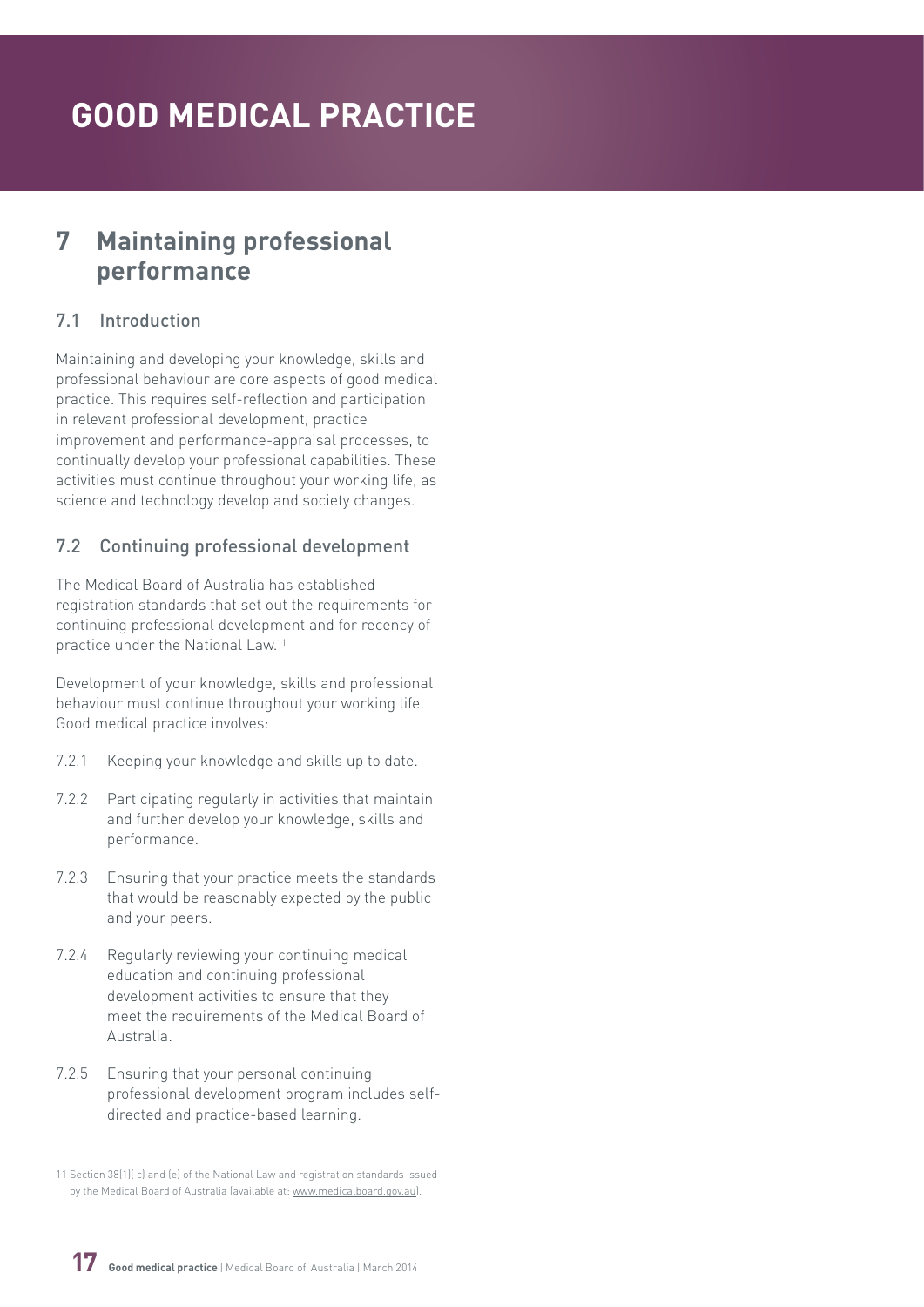# <span id="page-17-0"></span>**8 Professional behaviour**

## 8.1 Introduction

In professional life, doctors must display a standard of behaviour that warrants the trust and respect of the community. This includes observing and practising the principles of ethical conduct.

The guidance contained in this section emphasises the core qualities and characteristics of good doctors outlined in Section 1.4.

## 8.2 Professional boundaries

Professional boundaries are integral to a good doctor– patient relationship. They promote good care for patients and protect both parties. Good medical practice involves:

- 8.2.1 Maintaining professional boundaries.
- 8.2.2 Never using your professional position to establish or pursue a sexual, exploitative or other inappropriate relationship with anybody under your care. This includes those close to the patient, such as their carer, guardian or spouse or the parent of a child patient. Specific guidelines on sexual boundaries have been developed by the Medical Board of Australia under the National Law<sup>12</sup>
- 8.2.3 Avoiding expressing your personal beliefs to your patients in ways that exploit their vulnerability or that are likely to cause them distress.

# 8.3 Reporting obligations

Doctors have statutory obligations under the National Law to report various proceedings or findings to the Medical Board of Australia.13 They also have professional obligations to report to the Board and their employer if they have had any limitations placed on their practice. Good medical practice involves:

- 8.3.1 Being aware of these reporting obligations
- 8.3.2 Complying with any reporting obligations that apply to your practice.
- 8.3.3 Seeking advice from the Medical Board or your professional indemnity insurer if you are unsure about your obligations.

## 8.4 Medical records

Maintaining clear and accurate medical records is essential for the continuing good care of patients. Good medical practice involves:

- 8.4.1 Keeping accurate, up-to-date and legible records that report relevant details of clinical history, clinical findings, investigations, information given to patients, medication and other management in a form that can be understood by other health practitioners.
- 8.4.2 Ensuring that your medical records are held securely and are not subject to unauthorised access.
- 8.4.3 Ensuring that your medical records show respect for your patients and do not include demeaning or derogatory remarks.
- 8.4.4 Ensuring that the records are sufficient to facilitate continuity of patient care.
- 8.4.5 Making records at the time of the events, or as soon as possible afterwards.
- 8.4.6 Recognising patients' right to access information contained in their medical records and facilitating that access.
- 8.4.7 Promptly facilitating the transfer of health information when requested by the patient.

## 8.5 Insurance

You have a professional obligation to ensure that your practice is appropriately covered by professional indemnity insurance. You must meet the requirements set out in the *Registration standard for professional indemnity insurance* established by the Medical Board of Australia under the National Law.14



<sup>12</sup> Section 39 of the National Law and *Sexual boundaries: guidelines for doctors* issued by the Medical Board of Australia (available at: [www.medicalboard.gov.au](http://www.medicalboard.gov.au)).

<sup>13</sup> Sections 130, 140-143 of the National Law and *Guidelines for mandatory notifications* issued by the Medical Board of Australia (available at: [www.medical](http://www.medicalboard.gov.au)[board.gov.au\)](http://www.medicalboard.gov.au).

<sup>14</sup> Section 38(1)( a) of the National Law and registration standards issued by the Medical Board of Australia (available at: [www.medicalboard.gov.au](http://www.medicalboard.gov.au)).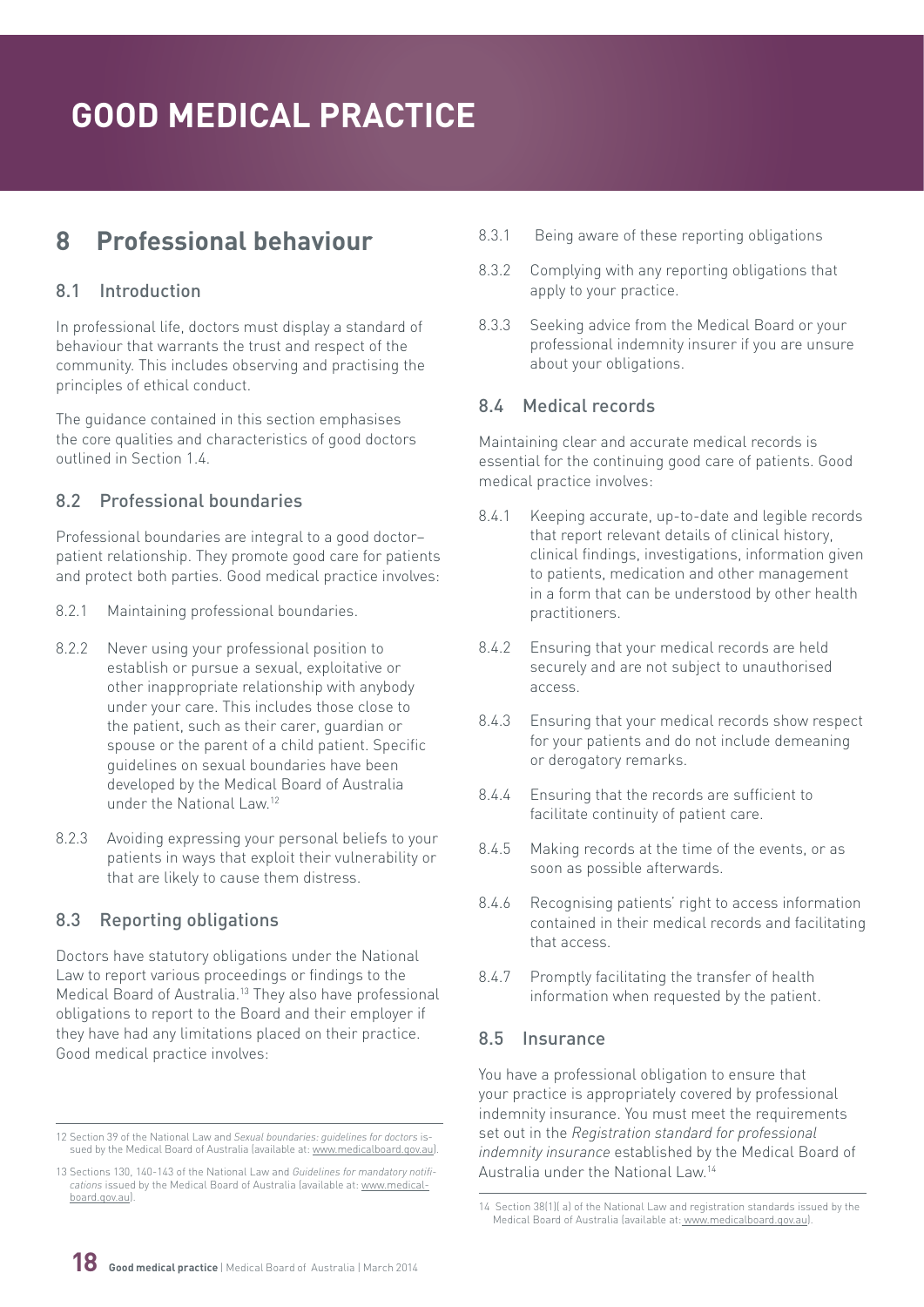# <span id="page-18-0"></span>8.6 Advertising

Advertisements for medical services can be useful in providing information for patients. All advertisements must conform to relevant consumer protection legislation, the advertising provisions in the National Law and *Guidelines for advertising regulated health services* issued by the Medical Board of Australia.15

Good medical practice involves:

- 8.6.1 Making sure that any information you publish about your medical services is factual and verifiable.
- 8.6.2 Making only justifiable claims about the quality or outcomes of your services in any information you provide to patients.
- 8.6.3 Not guaranteeing cures, exploiting patients' vulnerability or fears about their future health, or raising unrealistic expectations.
- 8.6.4 Not offering inducements or using testimonials.
- 8.6.5 Not making unfair or inaccurate comparisons between your services and those of colleagues.

#### 8.7 Medico-legal, insurance and other assessments

When you are contracted by a third party to provide a medico-legal, insurance or other assessment of a person who is not your patient, the usual therapeutic doctor–patient relationship does not exist. In this situation, good medical practice involves:

- 8.7.1 Applying the standards of professional behaviour described in this code to the assessment; in particular, being courteous, alert to the concerns of the person, and ensuring that you have the person's consent.
- 8.7.2 Explaining to the person your area of medical practice, your role, and the purpose, nature and extent of the assessment to be conducted.
- 8.7.3 Anticipating and seeking to correct any misunderstandings that the person may have about the nature and purpose of your assessment and report.
- 8.7.4 Providing an impartial report (see Section 8.8).
- 8.7.5 Recognising that, if you discover an unrecognised, serious medical problem during your assessment, you have a duty of care to inform the patient and/or their treating doctor.

#### 8.8 Medical reports, certificates and giving evidence

The community places a great deal of trust in doctors. Consequently, doctors have been given the authority to sign a variety of documents, such as death certificates and sickness certificates, on the assumption that they will only sign statements that they know, or reasonably believe, to be true. Good medical practice involves:

- 8.8.1 Being honest and not misleading when writing reports and certificates, and only signing documents you believe to be accurate.
- 8.8.2 Taking reasonable steps to verify the content before you sign a report or certificate, and not omitting relevant information deliberately.
- 8.8.3 Preparing or signing documents and reports if you have agreed to do so, within a reasonable and justifiable timeframe.
- 8.8.4 Making clear the limits of your knowledge and not giving opinion beyond those limits when providing evidence.

#### 8.9 Curriculum vitae

When providing curriculum vitae, good medical practice involves:

- 8.9.1 Providing accurate, truthful and verifiable information about your experience and your medical qualifications.
- 8.9.2 Not misrepresenting, by misstatement or omission, your experience, qualifications or position.

<sup>15</sup> Section 133 of the National Law and *Guidelines for advertising regulated health services* (available at: [www.medicalboard.gov.au\)](http://www.medicalboard.gov.au).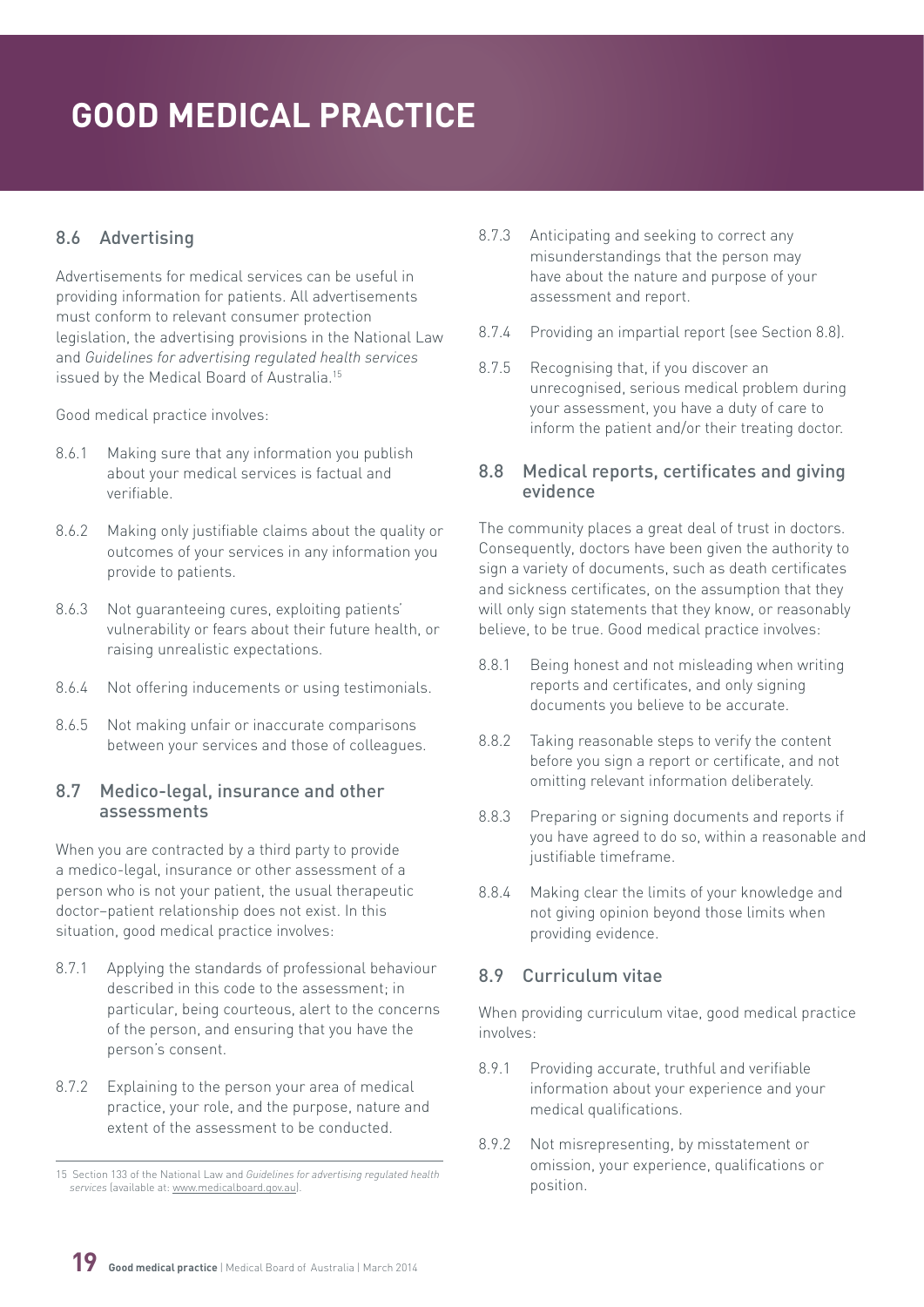## <span id="page-19-0"></span>8.10 Investigations

Doctors have responsibilities and rights relating to any legitimate investigation of their practice or that of a colleague. In meeting these responsibilities, it is advisable to seek legal advice or advice from your professional indemnity insurer. Good medical practice involves:

- 8.10.1 Cooperating with any legitimate inquiry into the treatment of a patient and with any complaints procedure that applies to your work.
- 8.10.2 Disclosing, to anyone entitled to ask for it, information relevant to an investigation into your own or a colleague's conduct, performance or health.
- 8.10.3 Assisting the coroner when an inquest or inquiry is held into a patient's death by responding to their enquiries and by offering all relevant information.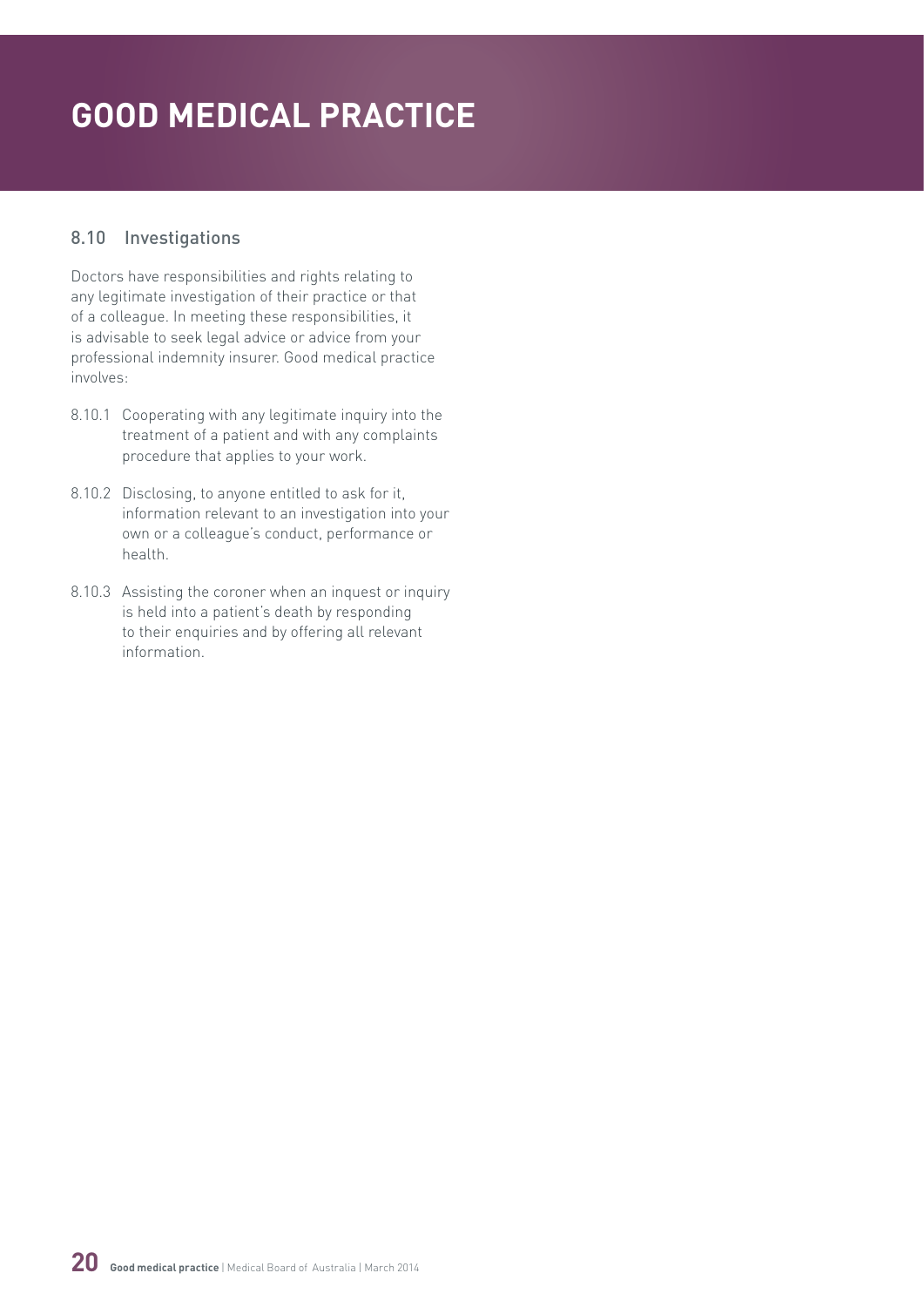## <span id="page-20-0"></span>8.11 Conflicts of interest

Patients rely on the independence and trustworthiness of doctors for any advice or treatment offered. A conflict of interest in medical practice arises when a doctor, entrusted with acting in the interests of a patient, also has financial, professional or personal interests, or relationships with third parties, which may affect their care of the patient. Multiple interests are common. They require identification, careful consideration, appropriate disclosure and accountability. When these interests compromise, or might reasonably be perceived by an independent observer to compromise, the doctor's primary duty to the patient, doctors must recognise and resolve this conflict in the best interests of the patient.

Good medical practice involves:

- 8.11.1 Recognising potential conflicts of interest that may arise in relation to initiating or continuing a professional relationship with a patient.
- 8.11.2 Acting in your patients' best interests when making referrals and when providing or arranging treatment or care.
- 8.11.3 Informing patients when you have an interest that could affect, or could be perceived to affect, patient care.
- 8.11.4 Recognising that pharmaceutical and other medical marketing influences doctors, and being aware of ways in which your practice may be being influenced.
- 8.11.5 Recognising potential conflicts of interest in relation to medical devices and appropriately managing any conflict that arises in your practice.
- 8.11.6 Not asking for or accepting any inducement, gift or hospitality of more than trivial value, from companies that sell or market drugs or appliances or provide services that may affect, or be seen to affect, the way you prescribe for, treat or refer patients.
- 8.11.7 Not asking for or accepting fees for meeting sales representatives.
- 8.11.8 Not offering inducements or entering into arrangements that could be perceived to provide inducements.
- 8.11.9 Not allowing any financial or commercial interest in a hospital, other healthcare organisation, or company providing healthcare services or products to adversely affect the way in which you treat patients. When you or your immediate family have such an interest and that interest could be perceived to influence the care you provide, you must inform your patient.

## 8.12 Financial and commercial dealings

Doctors must be honest and transparent in financial arrangements with patients. Good medical practice involves:

- 8.12.1 Not exploiting patients' vulnerability or lack of medical knowledge when providing or recommending treatment or services.
- 8.12.2 Not encouraging patients to give, lend or bequeath money or gifts that will benefit you directly or indirectly.
- 8.12.3 Avoiding financial involvement, such as loans and investment schemes, with patients.
- 8.12.4 Not pressuring patients or their families to make donations to other people or organisations.
- 8.12.5 Being transparent in financial and commercial matters relating to your work, including in your dealings with employers, insurers and other organisations or individuals. In particular:
	- declaring any relevant and material financial or commercial interest that you or your family might have in any aspect of the patient's care
	- declaring to your patients your professional and financial interest in any product you might endorse or sell from your practice, and not making an unjustifiable profit from the sale or endorsement.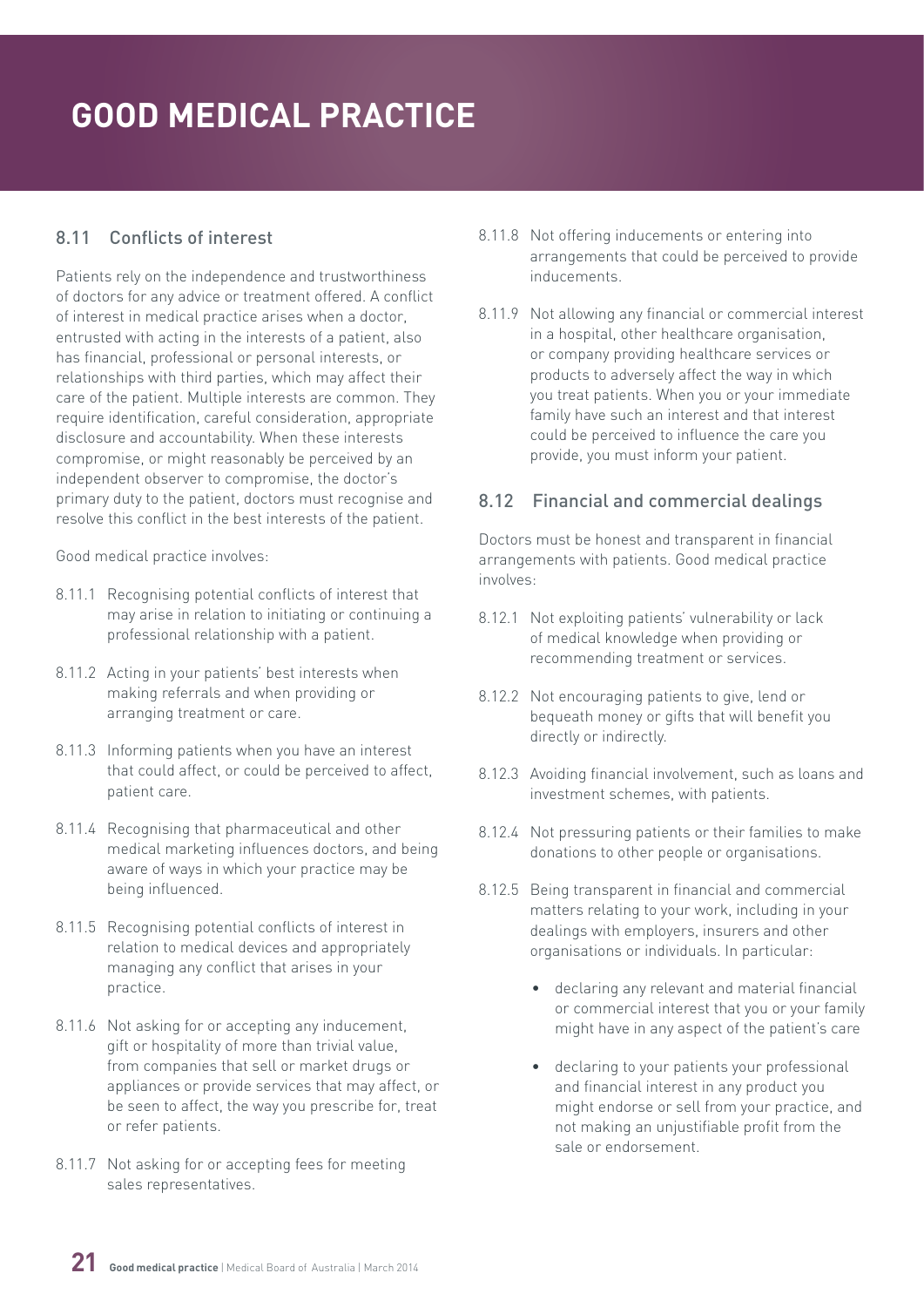# <span id="page-21-0"></span>**9 Ensuring doctors' health**

## 9.1 Introduction

As a doctor, it is important for you to maintain your own health and wellbeing. This includes seeking an appropriate work–life balance.

#### 9.2 Your health

Good medical practice involves:

- 9.2.1 Having a general practitioner.
- 9.2.2 Seeking independent, objective advice when you need medical care, and being aware of the risks of self-diagnosis and self-treatment.
- 9.2.3 Making sure that you are immunised against relevant communicable diseases.
- 9.2.4 Conforming to the legislation in your state or territory in relation to self-prescribing.
- 9.2.5 Recognising the impact of fatigue on your health and your ability to care for patients, and endeavouring to work safe hours wherever possible.
- 9.2.6 Being aware of the doctors' health program in your state or territory if you need advice on where to seek help.
- 9.2.7 If you know or suspect that you have a health condition or impairment that could adversely affect your judgement, performance or your patient's health:
	- not relying on your own assessment of the risk you pose to patients
	- consulting your doctor about whether, and in what ways, you may need to modify your practice, and following the doctor's advice.

## 9.3 Other doctors' health

Doctors have a responsibility to assist medical colleagues to maintain good health. All health

professionals have responsibilities in certain circumstances for mandatory notification under the National Law.16 Good medical practice involves:

- 9.3.1 Providing doctors who are your patients with the same quality of care you would provide to other patients.
- 9.3.2 Notifying the Medical Board of Australia if you are treating a doctor whose ability to practise may be impaired and may thereby be placing patients at risk. This is always a professional, and in some jurisdictions, a statutory responsibility under the National Law.
- 9.3.3 Encouraging a colleague (whom you are not treating) to seek appropriate help if you believe they may be ill and impaired. If you believe this impairment is putting patients at risk, notify the Medical Board of Australia. It may also be wise to report your concerns to the doctor's employer and to a doctors' health program.
- 9.3.4 Recognising the impact of fatigue on the health of colleagues, including those under your supervision, and facilitating safe working hours wherever possible.

<sup>16</sup> Sections 140-143 of the National Law and *Guidelines for mandatory notifications* issued by the Medical Board of Australia (available at: [www.medicalboard.gov.au\)](http://www.medicalboard.gov.au).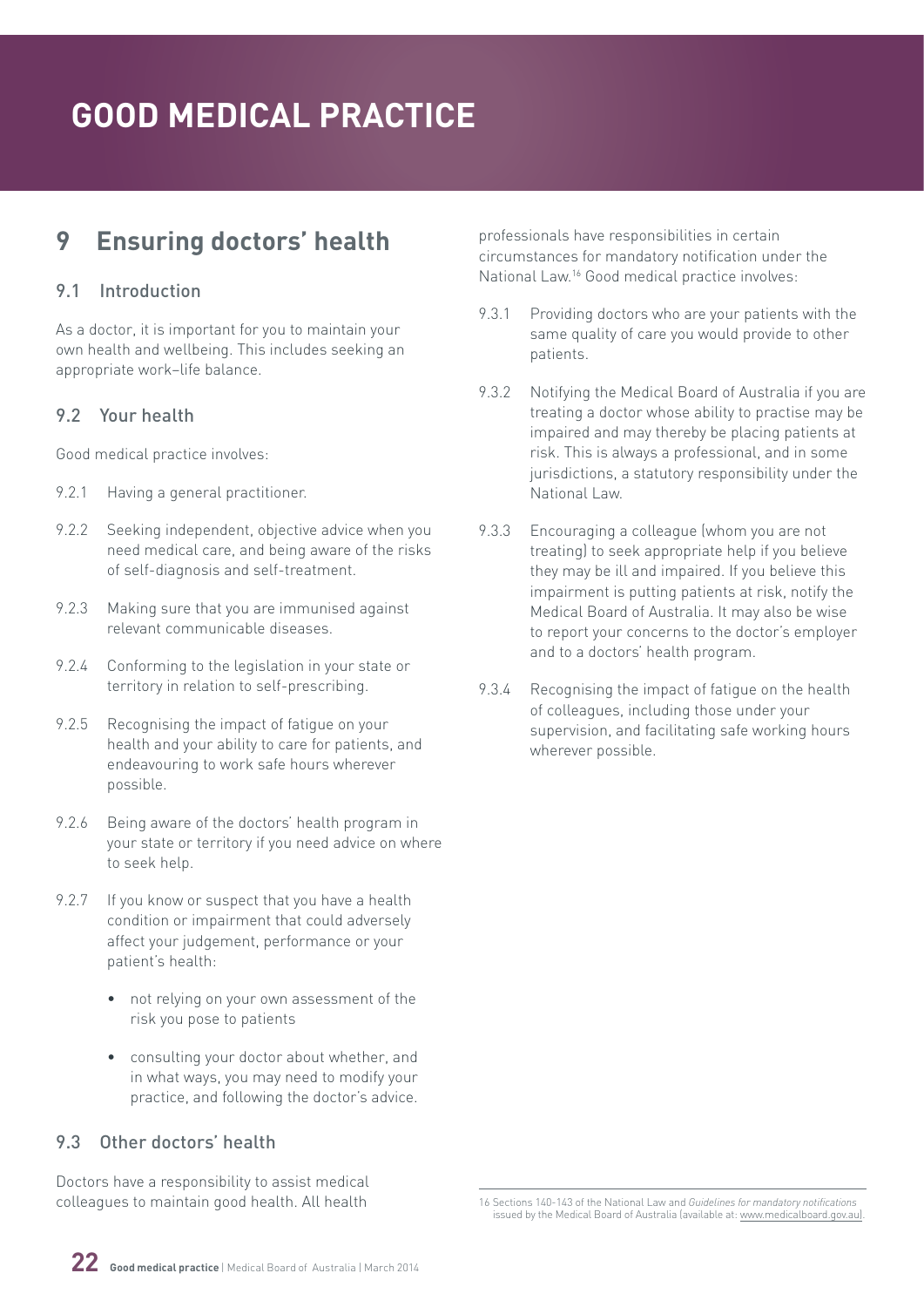# <span id="page-22-0"></span>**10 Teaching, supervising and assessing**

### 10.1 Introduction

Teaching, supervising and mentoring doctors and medical students is important for their development and for the care of patients. It is part of good medical practice to contribute to these activities and provide support, assessment, feedback and supervision for colleagues, doctors in training and students.

## 10.2 Teaching and supervising<sup>17</sup>

Good medical practice involves:

- 10.2.1 Seeking to develop the skills, attitudes and practices of an effective teacher, whenever you are involved in teaching.
- 10.2.2 Making sure that any doctor or medical student for whose supervision you are responsible receives adequate oversight and feedback.

## 10.3 Assessing colleagues

Assessing colleagues is an important part of making sure that the highest standards of medical practice are achieved. Good medical practice involves:

- 10.3.1 Being honest, objective and constructive when assessing the performance of colleagues, including students. Patients will be put at risk if you describe as competent someone who is not.
- 10.3.2 Providing accurate and justifiable information when giving references or writing reports about colleagues. Do so promptly and include all relevant information.

## 10.4 Medical students

Medical students are learning how best to care for patients. Creating opportunities for learning improves their clinical practice and nurtures the future workforce. Good medical practice involves:

- 10.4.1 Treating your students with respect and patience.
- 10.4.2 Making the scope of the student's role in patient care clear to the student, to patients and to other members of the healthcare team.
- 10.4.3 Informing your patients about the involvement of medical students and obtaining their consent for student participation, while respecting their right to choose not to consent.



<sup>17</sup> The Medical Board of Australia has issued guidelines for supervised practice (available at: [www.medicalboard.gov.au\)](http://www.medicalboard.gov.au).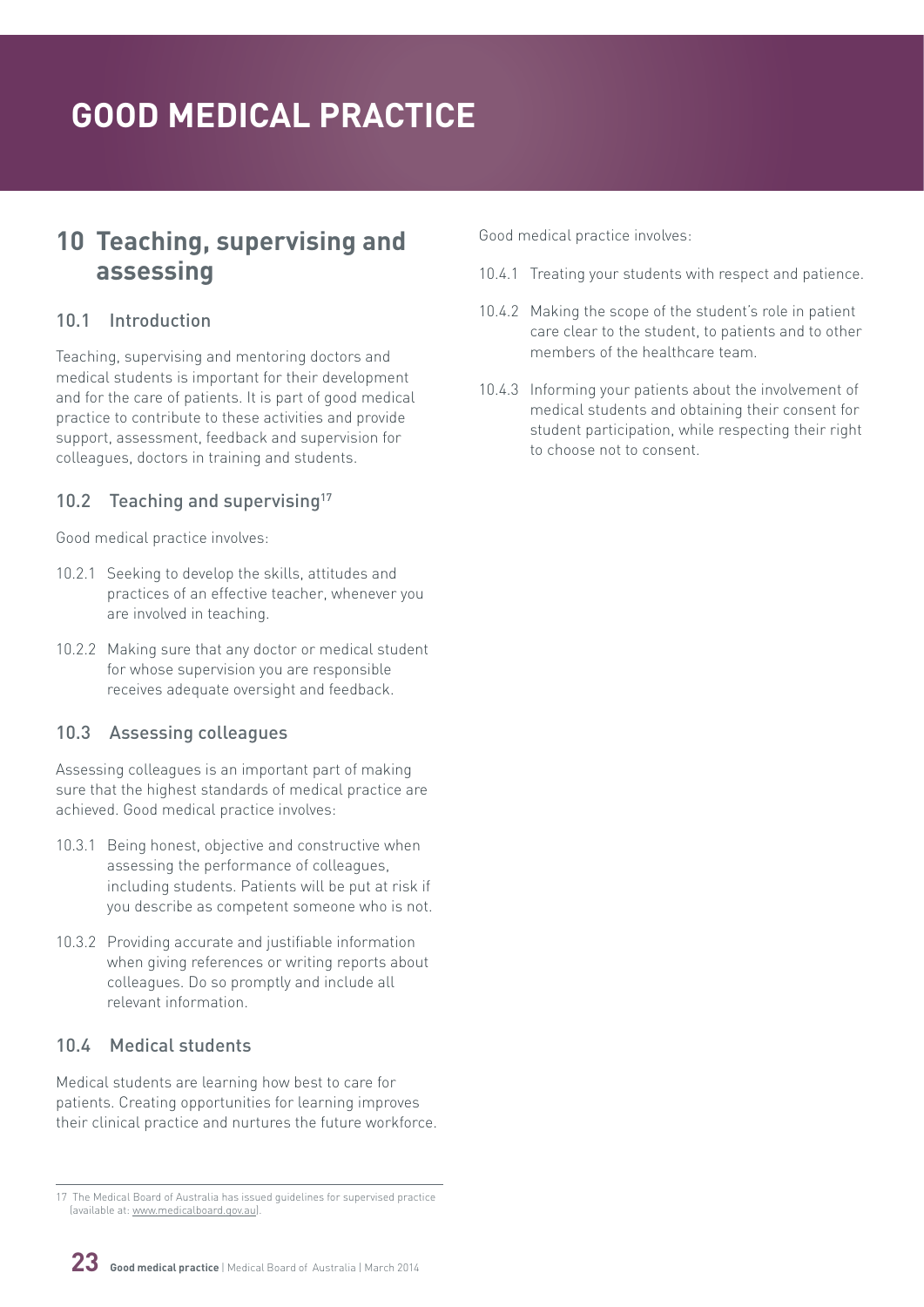# <span id="page-23-0"></span>**11 Undertaking research**

## 11.1 Introduction

Research involving humans, their tissue samples or their health information, is vital in improving the quality of healthcare and reducing uncertainty for patients now and in the future, and in improving the health of the population as a whole. Research in Australia is governed by guidelines issued in accordance with the *National Health and Medical Research Council Act 1992*. 18 If you undertake research, you should familiarise yourself with, and follow, these guidelines.

Research involving animals is governed by legislation in states and territories and by guidelines issued by the National Health and Medical Research Council (NHMRC).19

## 11.2 Research ethics

Being involved in the design, organisation, conduct or reporting of health research involving humans brings particular responsibilities for doctors. These responsibilities, drawn from the NHMRC guidelines, include:

- 11.2.1 According to participants the respect and protection that is due to them.
- 11.2.2 Acting with honesty and integrity.
- 11.2.3 Ensuring that any protocol for human research has been approved by a human research ethics committee, in accordance with the *National statement on ethical conduct in human research.*
- 11.2.4 Disclosing the sources and amounts of funding for research to the human research ethics committee.
- 11.2.5 Disclosing any potential or actual conflicts of interest to the human research ethics committee.
- 11.2.6 Ensuring that human participation is voluntary and based on an adequate understanding of sufficient information about the purpose, methods, demands, risks and potential benefits of the research.
- 11.2.7 Ensuring that any dependent relationship between doctors and their patients is taken into account in the recruitment of patients as research participants.
- 11.2.8 Seeking advice when research involves children or adults who are not able to give informed consent, to ensure that there are appropriate safeguards in place. This includes ensuring that a person empowered to make decisions on the patient's behalf has given informed consent, or that there is other lawful authority to proceed.
- 11.2.9 Adhering to the approved research protocol.
- 11.2.10 Monitoring the progress of the research and promptly reporting adverse events or unexpected outcomes.
- 11.2.11 Respecting the entitlement of research participants to withdraw from any research at any time and without giving reasons.
- 11.2.12 Adhering to the guidelines regarding publication of findings, authorship and peer review.
- 11.2.13 Reporting possible fraud or misconduct in research as required under the *Australian code for the responsible conduct of research.*

## 11.3 Treating doctors and research

When you are involved in research that involves your patients, good medical practice includes:

- 11.3.1 Respecting the patient's right to withdraw from a study without prejudice to their treatment.
- 11.3.2 Ensuring that a patient's decision not to participate does not compromise the doctor– patient relationship or their care.



<sup>18</sup> *National statement on ethical conduct in human research* NHMRC 2007: [www.nhmrc.gov.au/guidelines/publications/e72](http://www.nhmrc.gov.au/guidelines/publications/e72) and the *Australian code for the responsible conduct of research* NHMRC 2007: [www.nhmrc.gov.au/guidelines/](http://www.nhmrc.gov.au/guidelines/publications/r39) [publications/r39](http://www.nhmrc.gov.au/guidelines/publications/r39) .

<sup>19</sup> *Australian code of practice for the care and use of animals for scientific purposes*, 7th edition NHMRC 2004: [www.nhmrc.gov.au/guidelines/publications/ea16](http://www.nhmrc.gov.au/guidelines/publications/ea16).